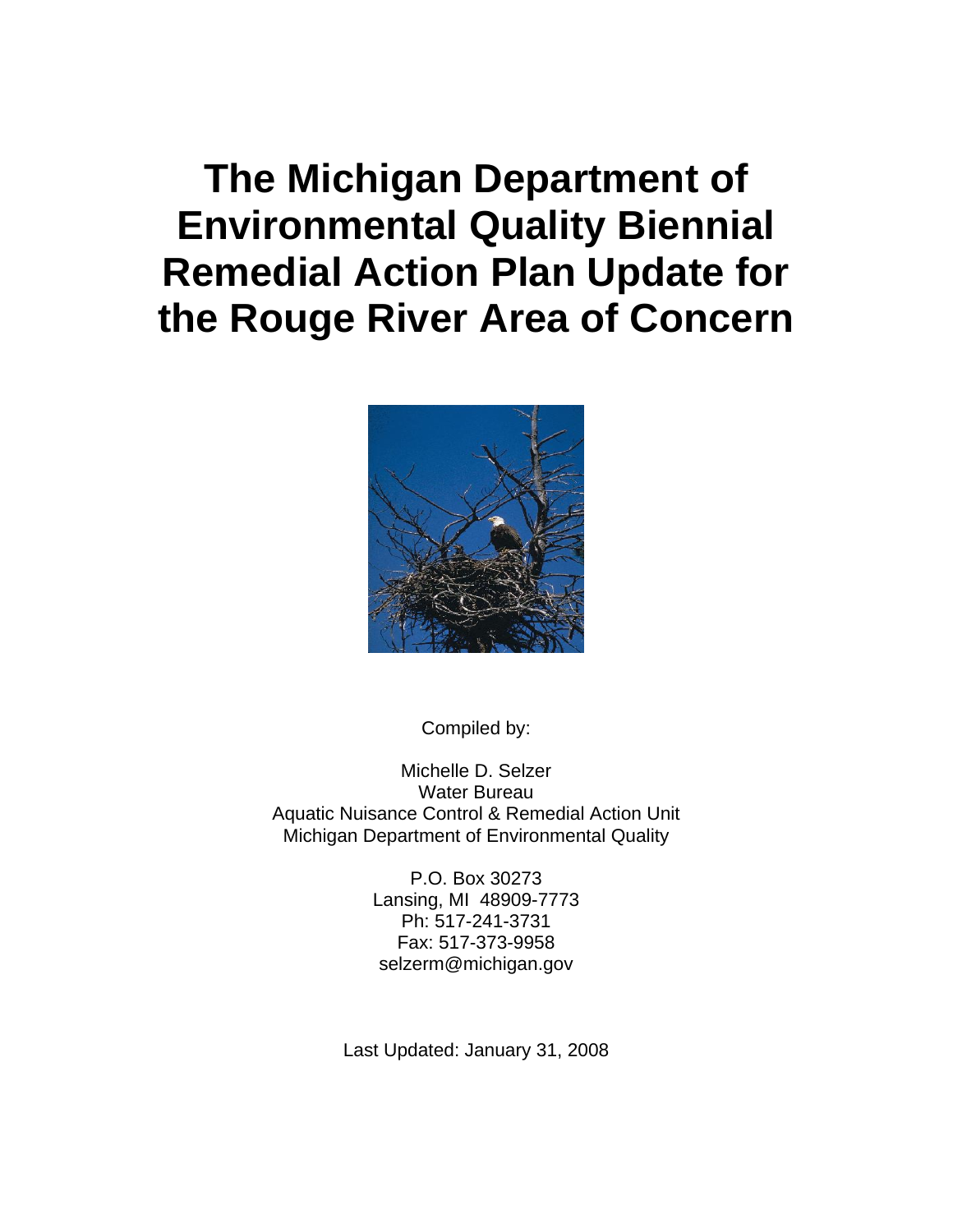# *Purpose of the Biennial Remedial Action Plan Update*

A Michigan Department of Environmental Quality (MDEQ) Biennial Remedial Action Plan (RAP) Update will be prepared at least every 2 years for each Area of Concern (AOC), and will be the primary tool for documenting and communicating progress to the public and agencies. These documents are meant to be brief, user-friendly updates on recent remedial actions and assessments in the AOC. They are prepared by the MDEQ in consultation with the Public Advisory Council (PAC) and the U.S. Environmental Protection Agency (USEPA). These biennial RAP updates will also be posted on the MDEQ AOC web site.

The biennial RAP update is one component of the MDEQ's process for tracking AOC restoration, removing Beneficial Use Impairments (BUIs), and ultimately delisting AOCs. These processes and relevant restoration criteria are described in more detail in the MDEQ's *Guidance for Delisting Michigan's Great Lakes Areas of Concern* (*Guidance*) (MDEQ, 2006).

The purpose of this Rouge River biennial RAP update is to track progress in the AOC by providing an update on those remedial actions completed in recent years. This update will discuss BUI assessment results that are based on the readiness of a BUI removal and subsequent technical committee review and recommendations. Comprehensive background information is provided in the 1989 Rouge River RAP document (Southeast Michigan Council of Governments and Michigan Department of Natural Resources [MDNR], 1990), the 1994 Rouge River RAP Update (MDNR, 1995), the 1999 Rouge River Report Card (Rouge River Advisory Council [RRAC], 1999), and the 2004 Rouge River RAP Revision (RRAC, 2004).

## *How to Use this Document*

For each of the nine BUIs identified in the Rouge River AOC, this biennial RAP update includes:

- A description of the significance of the BUI based on previous RAP documentation
- A summary of the restoration criteria for the BUI outlined in the *Guidance* document
- A brief summary of relevant remedial actions, if any, completed in recent years
- A brief summary of the technical committee's assessment activities and results, if any, completed in recent years
- A list of annotated references and studies that may be used by a technical committee when the MDEQ AOC coordinator, in consultation with the PAC, determines the BUI is ready for formal review of remedial actions and restoration according to the applicable criteria.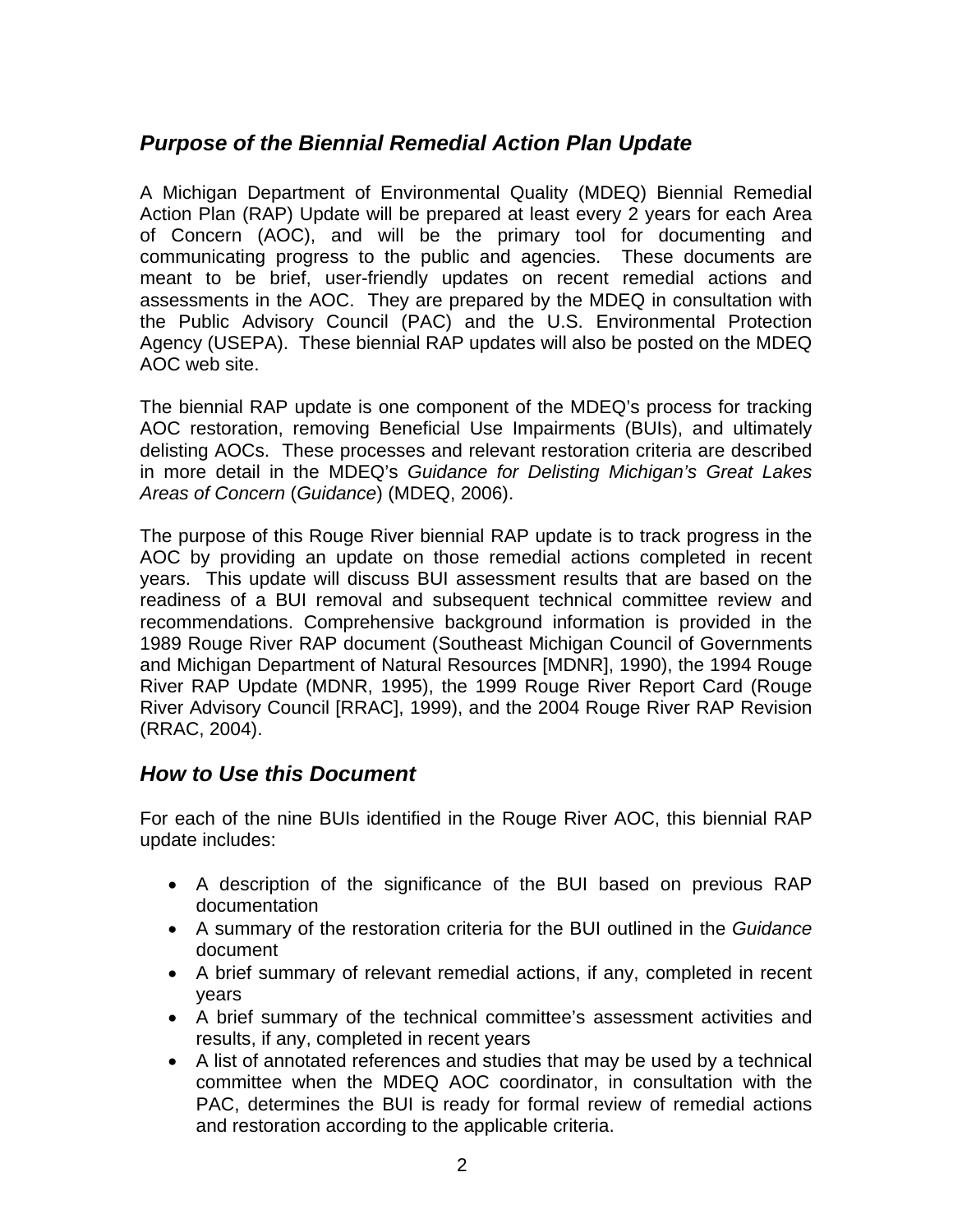# **Introduction**

# *Background*

In 1987, amendments to the Great Lakes Water Quality Agreement (GLWQA) were adopted by the federal governments of the U.S. and Canada. Annex 2 of the amendments listed 14 BUIs which are caused by a detrimental change in the chemical, physical, or biological integrity of the Great Lakes system (International Joint Commission, 1988). The Annex directed the two countries to identify AOCs that did not meet the objectives of the GLWQA. The RAPs addressing the BUIs were to be prepared for all 43 AOCs identified, including the Rouge River. The BUIs provided a tool for describing effects of the contamination, and a means for focusing remedial actions.

The Rouge River watershed suffers from urban storm water stressors including combined sewer overflows (CSO), sanitary sewer overflows (SSO), nonpoint source and point source discharges, contaminated sediments, and high flow variability. These stressors have resulted in poor biotic communities, impoundment eutrophication, channel morphology impacts, and public health advisories for fish consumption.

On August 29, 2006, the RRAC held a meeting and voted to adopt the delisting targets included in the *Guidance* to evaluate the status of their BUIs. The original 1989 River Rouge RAP did not specifically address BUIs as outlined in the GLWQA. Based on the 1994 RAP, the Rouge River AOC has nine BUIs: Restrictions on Fish and Wildlife Consumption, Fish Tumors or Other Deformities, Degradation of Benthos, Restrictions on Dredging Activities, Eutrophication or Undesirable Algae, Beach Closing, Degradation of Aesthetics, Degradation of Fish and Wildlife Populations, and Loss of Fish and Wildlife Habitat. Table 1 is a matrix for tracking the progress of assessments and removal of these BUIs from the Rouge River AOC.

| Table 1. Rouge River BUI Removal Matrix. |                                         |                   |                |
|------------------------------------------|-----------------------------------------|-------------------|----------------|
|                                          | <b>Beneficial Use</b><br><b>Remains</b> | <b>Assessment</b> | <b>BUI</b>     |
| <b>Beneficial Use Impairment</b>         | <b>Impaired</b>                         | in Progress       | <b>Removed</b> |
| Restrictions on fish and wildlife        |                                         |                   |                |
| consumption                              | X                                       |                   |                |
| Fish tumors or other deformities         | X                                       |                   |                |
| Degradation of benthos                   | X                                       |                   |                |
| Restrictions on dredging activities      | x                                       |                   |                |
| Eutrophication or undesirable            |                                         |                   |                |
| algae                                    | X                                       |                   |                |
| Beach closings                           | X                                       |                   |                |
| Degradation of aesthetics                | X                                       |                   |                |
| Degradation of fish and wildlife         |                                         |                   |                |
| populations                              | x                                       |                   |                |
| Loss of fish and wildlife habitat        | X                                       |                   |                |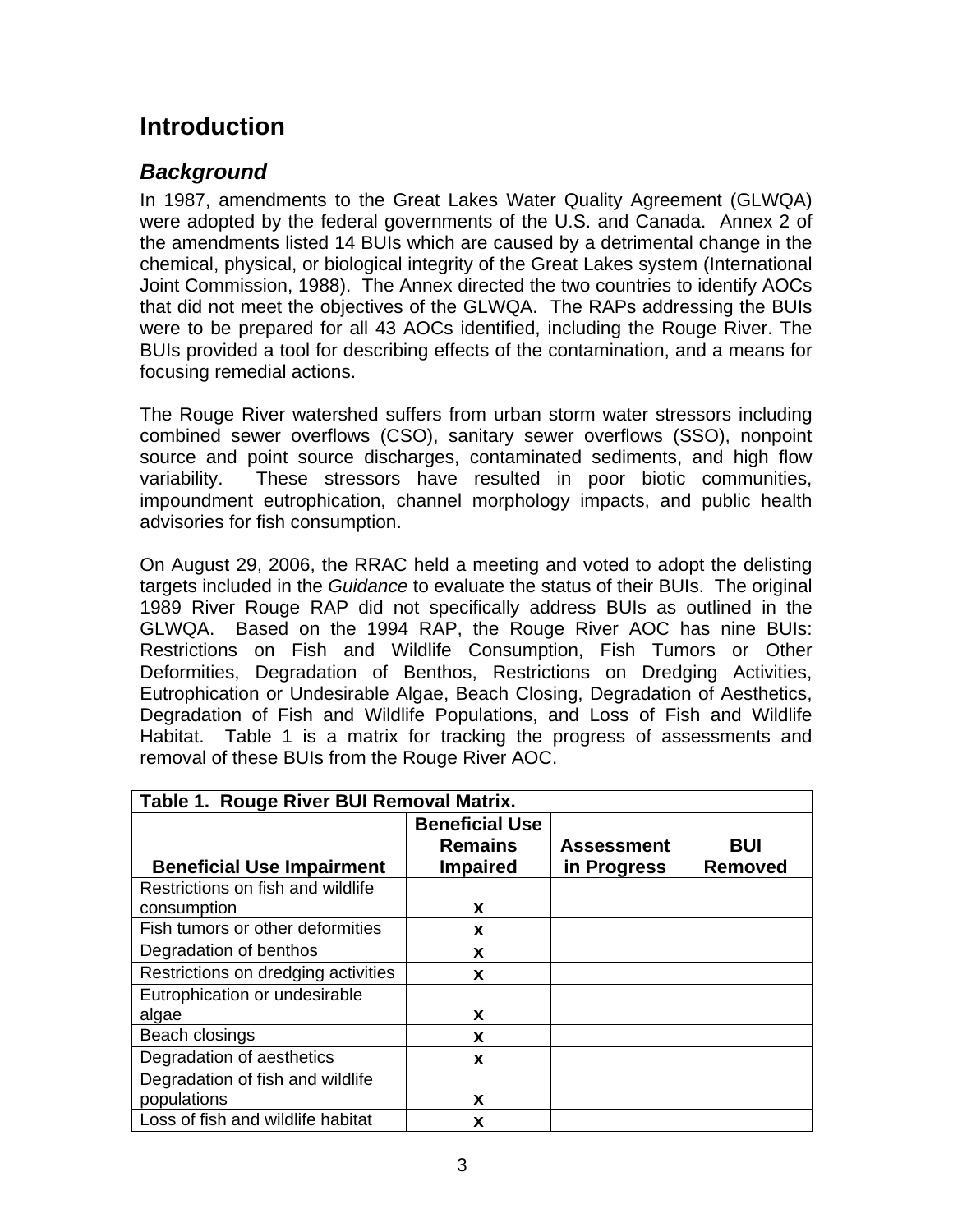The Rouge River AOC includes the entire Rouge River watershed (Figure 1). This urban/suburban watershed of 48 communities drains 466 square miles of southeastern Michigan and discharges into the Detroit River.



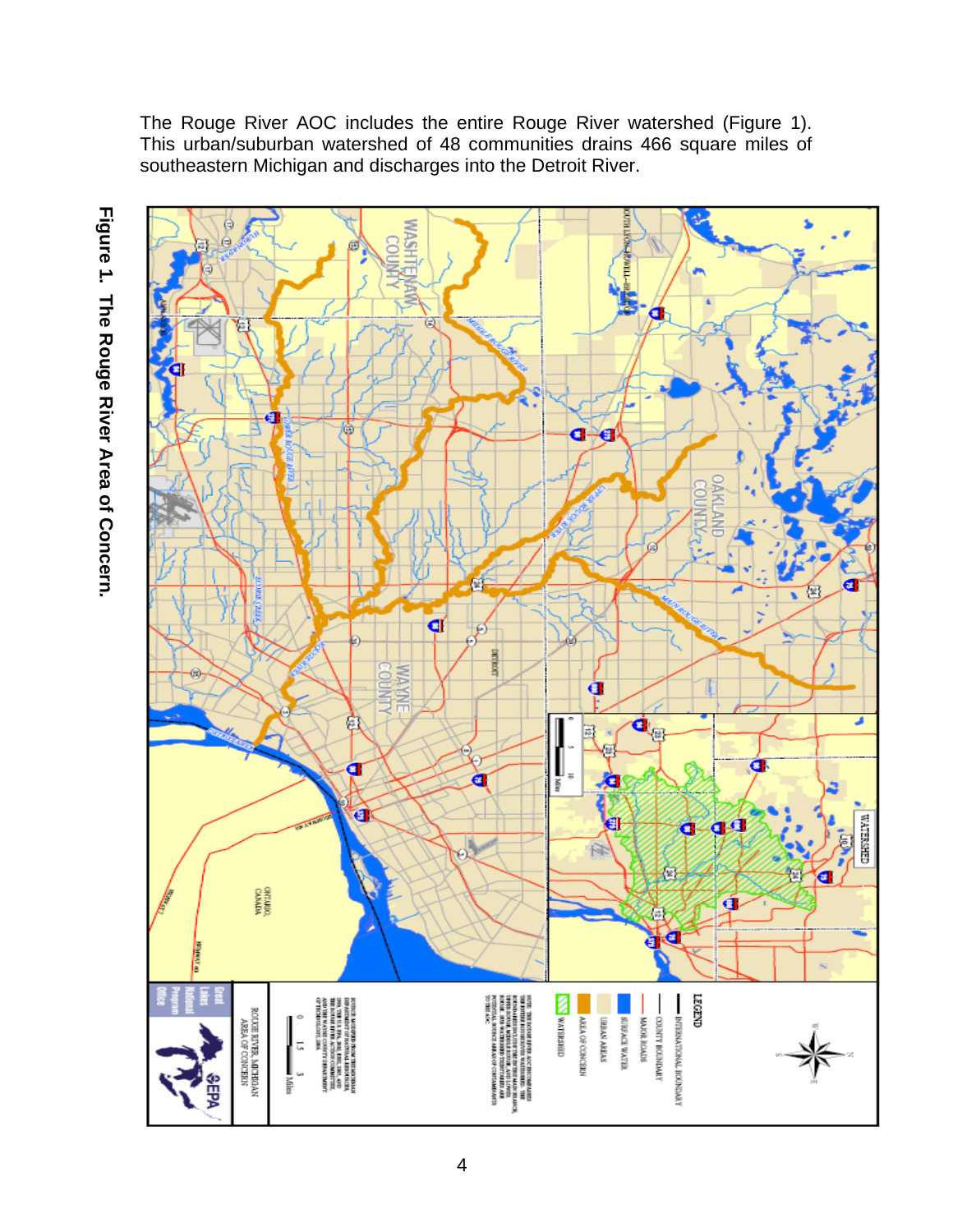# *Rouge River National Wet Weather Demonstration Project*

The Alliance of Rouge Communities (ARC) is the watershed management organization under which the majority of the remedial actions, monitoring, and assessments related to the BUIs listed for the Rouge River AOC are accomplished. The ARC is a voluntary organization with membership including local municipal governments, non-profit organizations, and the three counties (i.e., Wayne, Oakland and Washtenaw) in the watershed that have storm water management responsibilities under a state-issued National Pollutant Discharge Elimination System (NPDES) general storm water permit. The ARC collaborates on storm water management planning and permitting obligations. Each community contributes dues for storm water management compliance activities including: physical, chemical, and biological monitoring; various types of water quality and water quantity modeling; a geographic information system (GIS); illicit discharge elimination programs, and public education. The majority of the projects completed in the AOC are implemented and tracked through the Rouge River National Wet Weather Demonstration Project (Rouge Project).

The Rouge Project was initiated in 1992 by the Rouge Program Office (RPO), Department of Environment, Wayne County, Michigan. The Rouge Project originally focused on the control of CSOs in the watershed. Although control of pollution from CSOs was identified as a major priority, it was determined that CSO control alone would not provide sufficient improvements to meet water quality standards (WQS) in the watershed. In 1994, the project expanded to consider the impacts from all pollution sources and use impairments in the Rouge River AOC. The primary objective of the Rouge Project is to evaluate the effectiveness of implemented watershed management activities by assessing and documenting remedial actions that have occurred to improve water quality watershed-wide.

In an effort to effectively comply with requirements under the NPDES general storm water permit, the watershed was divided into seven subwatersheds (based on the four main branches of the river). Watershed management plans were developed for each subwatershed. Each subwatershed management plan identifies actions needed to address remaining problems associated with impaired uses identified within that particular area within the Rouge River watershed.

For the purpose of this RAP Update, examples of watershed management activities that have been implemented or planned in since the 2004 RAP Update are highlighted in the Remedial Action sections. Recent technical reports that may be useful in assessing a particular BUI are highlighted and referenced in the Annotated References and Studies sections. Other remedial actions that have been implemented or planned in recent years are also described in more detail in each of the seven subwatershed management plans and other technical reports, which can be accessed at: [http://www.rougeriver.com](http://www.rougeriver.com/).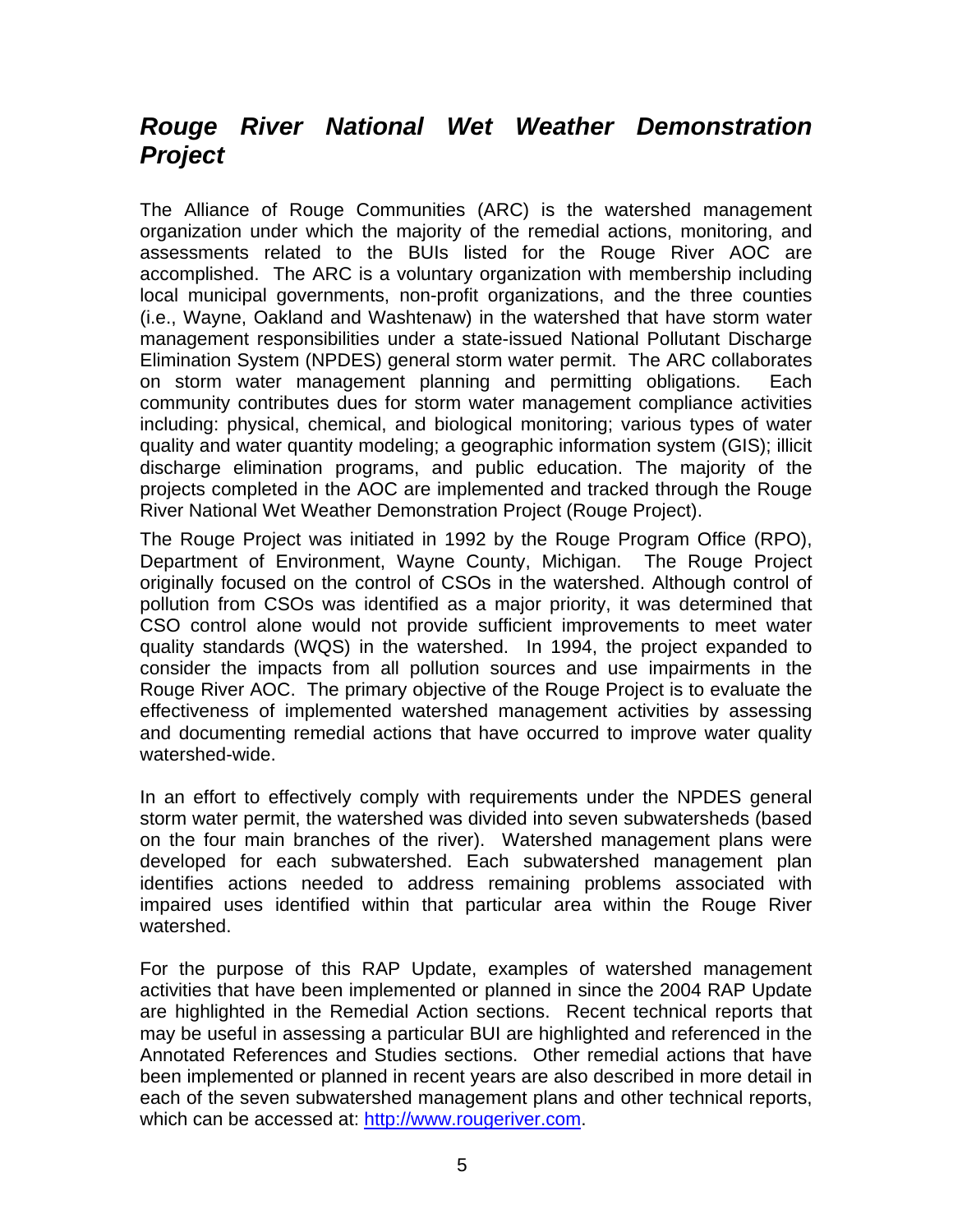# *Restrictions on Fish and Wildlife Consumption*

#### **Significance in the Rouge River Area of Concern**

The Michigan Department of Community Health (MDCH), *Michigan Family Fish Consumption Guide*, recommends various consumption advisories for portions of all four branches of the Rouge River due to polychlorinated biphenyls (PCBs). In addition to PCBs, all the lakes and impoundments located within the AOC are listed under the statewide mercury fish consumption advisory, which is in effect for all inland lakes, reservoirs, and impoundments in Michigan (MDCH, 2007).

#### **Restoration Criteria**

The RRAC has accepted the state's criteria for restoring this beneficial use. The fish consumption advisory in the Rouge River AOC is more stringent than Lake Erie, the associated Great Lake. Therefore, this BUI will need to be assessed using either a comparison study or trend analysis.

#### **Remedial Actions**

Many pollution reduction regulations and programs have been instituted since the designation of the AOC. Some have been aimed at reducing pollution in general across the country. Others have been focused on the Rouge River AOC specifically. All have served, directly or indirectly, to improve the water quality conditions in the AOC.

Newburgh Lake, an impoundment on the Middle Branch of the River Rouge, had PCB contaminated fish and sediments removed as part of the Rouge Project (USEPA, 1996). This restoration effort involved numerous entities including the Wayne County Department of Environment, the Wayne County Parks Division, the MDEQ, the MDNR, Environmental Consulting & Technology, Inc., and the USEPA. The impoundment was drawn down in 1997 to consolidate and dry out the lake sediments. The fish population was concentrated during the drawdown process and approximately 30,000 pounds of contaminated and undesirable fish were removed. Dredging was completed with a removal of an estimated 400,000 cubic yards of PCB contaminated sediments from the upper third of the lake at a cost of \$10 million (Oemke, 1998).

Restocking with desirable game fish was completed by 1999. Largemouth bass were collected in 2001 to evaluate the effectiveness of the removal of PCB contaminated sediments from the impoundment. Results indicate a median PCB tissue concentration 20 times lower than in bass collected prior to 2001 (Day, 2003). Accordingly, the PCB fish consumption advisory was relaxed for the general population (men and boys over the age of 15 and women who are beyond child bearing years) for carp, channel catfish, largemouth bass and northern pike caught in Newburgh Lake.

#### **Assessment Activities and Results**

This beneficial use is currently impaired. A technical committee will be convened when the MDEQ and the RRAC determine that this BUI is ready for a formal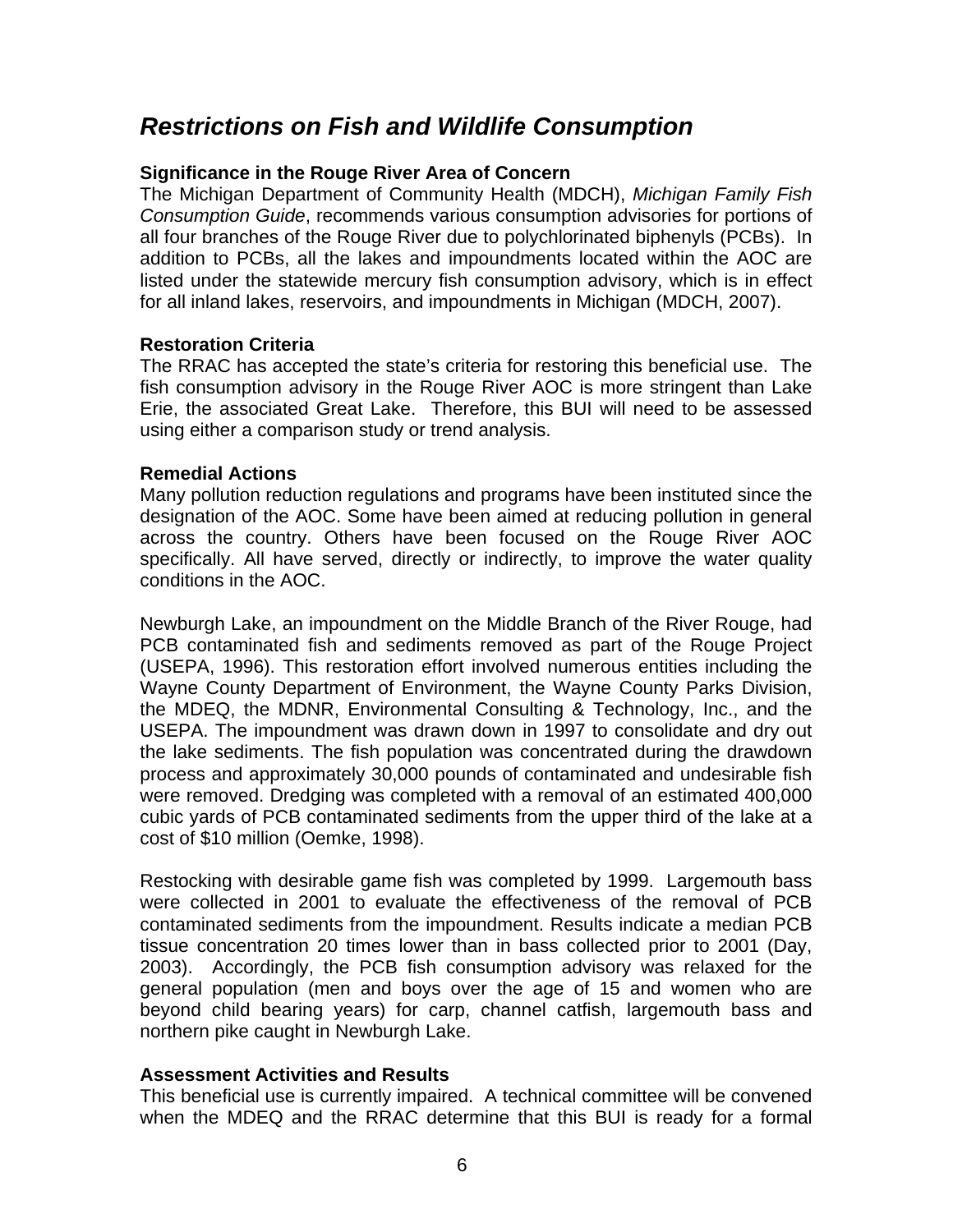review and assessment. The technical committee will review the results of all remedial actions completed and other supporting documentation (see below) to provide a decision on whether or not to support a recommendation to formally remove this BUI.

#### **Annotated References and Studies**

Bohr, J. and J. Zbytowski. 2006. Michigan Fish Contaminant Monitoring Program: 2006 Annual Report. MDEQ-WB Report # MI/DEQ/WB-7/053.. [www.michigan.gov/deq/0,4561,7-135-3313\\_3681\\_3686\\_3728-32393--,00.html](http://www.michigan.gov/deq/0,4561,7-135-3313_3681_3686_3728-32393--,00.html)

The MDEQ's fixed station whole fish contaminant trend monitoring project was initiated to measure spatial and temporal trends of certain bioaccumulative contaminants.

MDCH. 2007. Michigan Family Fish Consumption Guide: Important Facts to Know if You Eat Michigan Fish. [www.michigan.gov/mdhhs/0,5885,7-339-71548\\_54783\\_54784\\_54785---,00.htm](http://www.michigan.gov/mdhhs/0,5885,7-339-71548_54783_54784_54785---,00.html)l

Certain kinds and sizes of fish from the Great Lakes, and some Michigan lakes and streams, contain levels of toxic chemicals that may be harmful if those fish are eaten too often. The MDCH advises caution about eating Michigan fish for the general population, women of childbearing age, and children under 15 years old.

## *Fish Tumors or Other Deformities*

#### **Significance in the Rouge River Area of Concern**

In 1995, the MDNR, Fisheries Division, documented the presence of fish tumors and other anomalies in fish throughout the Rouge River (Leonardi, 1996). Fish tumors occur due to natural causes, such as viruses or hereditary weaknesses, in approximately one percent of fish populations. Contaminants in the Rouge River were believed to cause fish tumors or other deformities in more than one percent of the total fish community (MDNR, 1995).

#### **Restoration Criteria**

The RRAC has accepted the state's criteria for restoring this beneficial use. According to the *Guidance*, this BUI will be considered restored when no reports of fish tumors or deformities due to chemical contaminants which have been verified through observation and analysis by the MDNR or MDEQ for a period of five years. Or in cases where any tumors have been reported, a comparison study of resident benthic fish, or of fish species which have historically been associated with this BUI, in the AOC and a non-impacted control site indicates that there is no statistically significant difference (with a 95% confidence interval) in the incidence of liver tumors or deformities.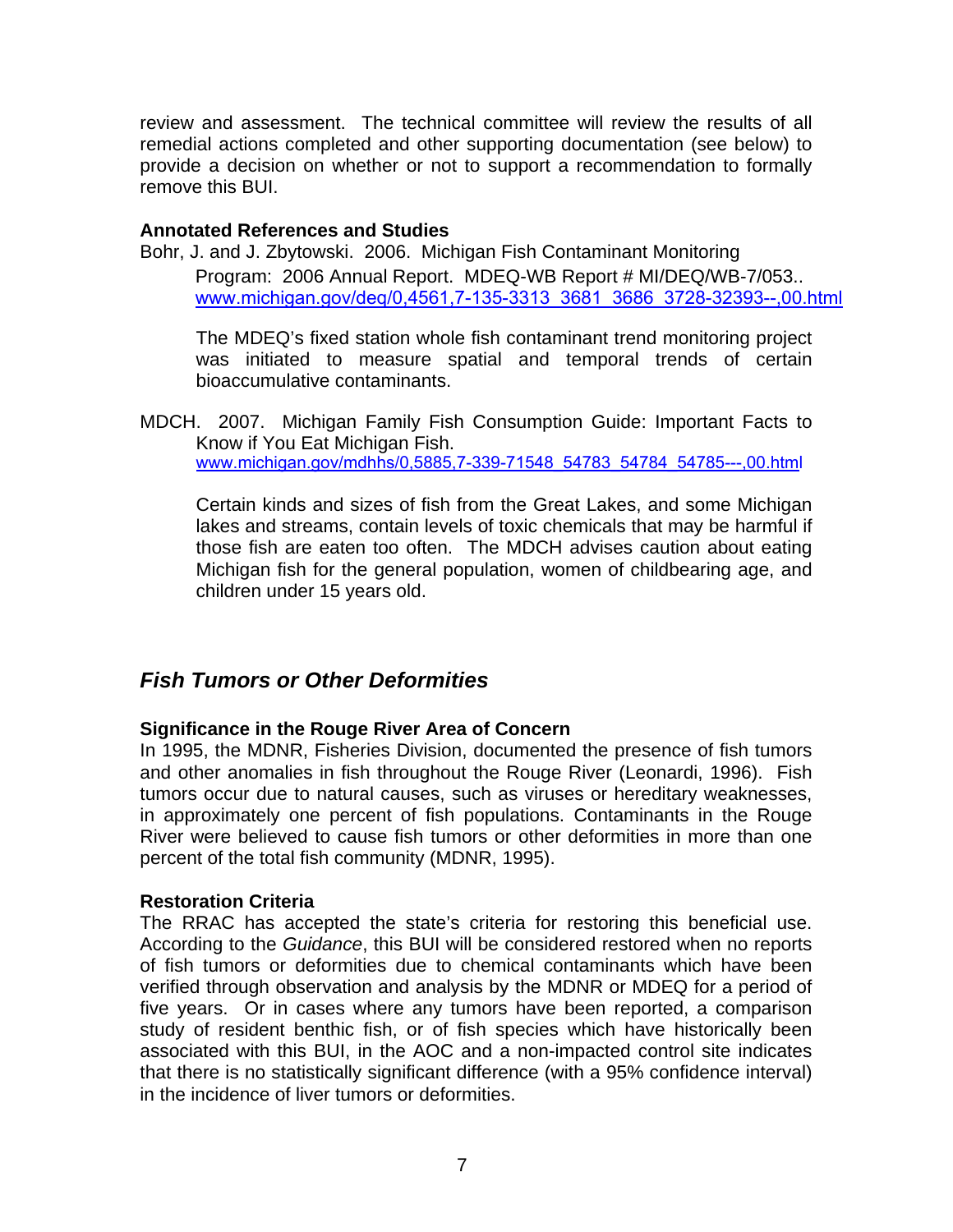#### **Remedial Actions**

Many pollution reduction regulations and programs have been instituted since the designation of the AOC. Some have been aimed at reducing pollution in general across the country. Others have been focused on the Rouge River AOC specifically. All have served, directly or indirectly, to improve the water quality conditions in the AOC. Substantial remedial efforts to reduce fish population impacts in the AOC have been ongoing as part of the Rouge Project. For example, see the Remedial Actions section below under the Beach Closing and Aesthetic BUIs for significant remedial actions have occurred related to storm water management and controlling other pollution sources.

#### **Assessment Results**

This beneficial use is currently considered impaired. However, based on an informal inquiry to MDNR and MDEQ staff it was determined that there have been no reports of fish tumors or deformities reported to these agencies in the last five years. A technical committee will be convened in 2008 to formally assess this use impairment and provide a decision on whether or not to support a recommendation to formally remove this BUI.

#### **Annotated References and Studies**

Beam, Jennifer D. and Jeffrey J. Braunscheidel. 1998. Rouge River Assessment. Michigan Department of Natural Resources, Fisheries Division, Special Report 22. Ann Arbor, Michigan.

The Rouge River assessment and appendix were prepared to provide a comprehensive reference for citizens and agency personnel seeking information about fisheries resources, fisheries management tools, water quality data, and biological community structure. The assessment identifies opportunities for restoration and provides problem solving recommendations related to aquatic resources in the Rouge River watershed. The Rouge River Assessment is available online at: [https://www.michigan.gov/dnr/0,4570,7-350-79136\\_79236\\_85892\\_85893---,00.htm](https://www.michigan.gov/dnr/0,4570,7-350-79136_79236_85892_85893---,00.html)l

Leonardi, J. 1996. An Assessment of the Rouge River Fish Community, 1995. Michigan Department of Natural Resources, Fisheries Division.

The assessment documented and updated the biological status of the fish populations and its aquatic habitat in the Rouge River watershed. <http://www.rougeriver.com/techtop/sample/pdfs/FishAssessment.pdf>

## *Degradation of Benthos*

#### **Significance in the Rouge River Area of Concern**

According to the 2004 RAP, with the exception of a few of the headwater areas, benthos populations are considered to be impaired throughout most of the Rouge River watershed (RRAC, 2004). Benthos have been degraded by many factors,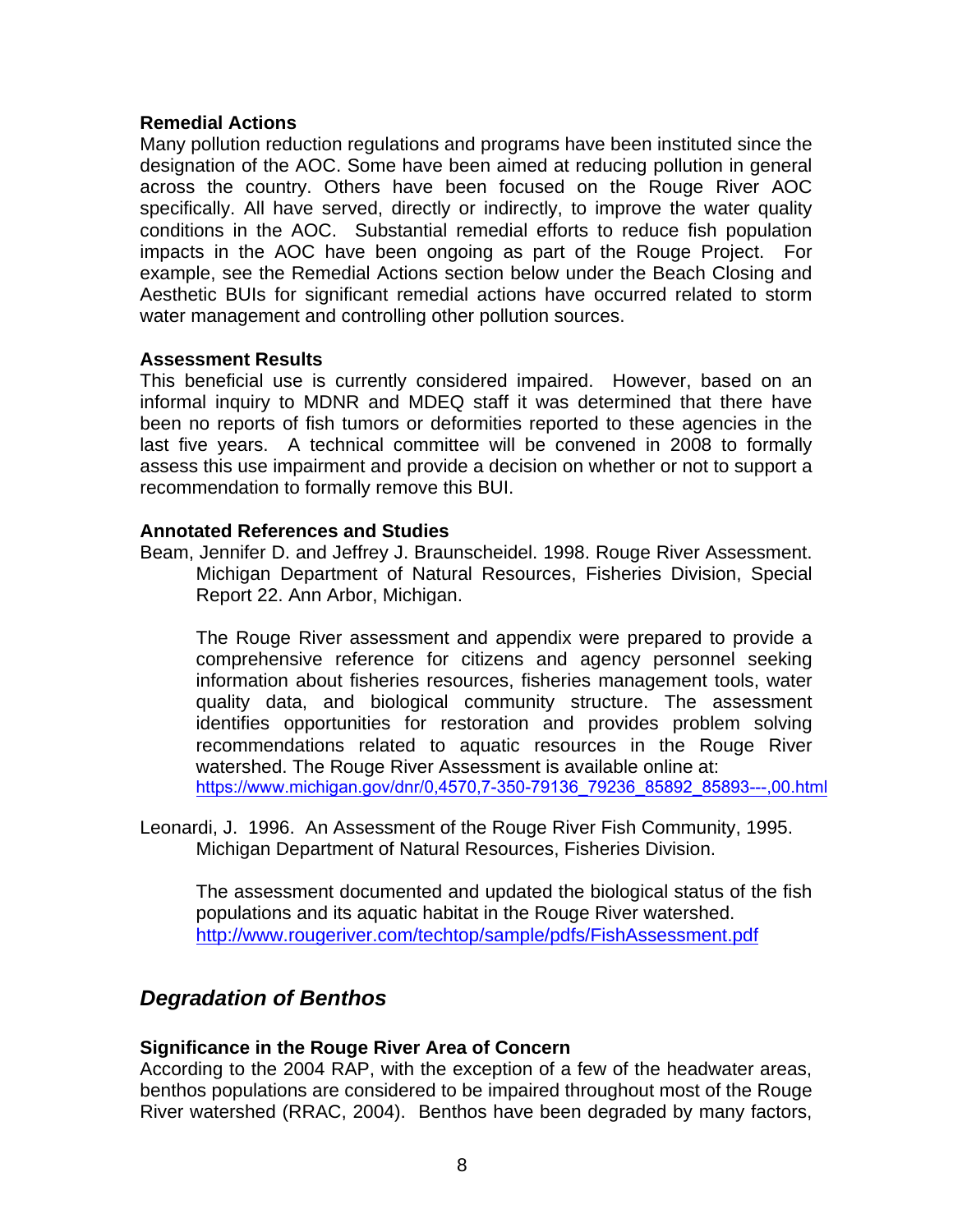including erratic stream flows, point and nonpoint source pollution, storm water discharges, CSOs, SSOs, siltation from upland and stream-bank erosion, illegal spills and discharges, municipal and industrial discharges, and contaminated sediments.

#### **Restoration Criteria**

The RRAC has accepted the state's criteria for restoring this beneficial use. According to the *Guidance*, an assessment of the benthic community will be conducted by either MDEQ's Surface Water Assessment Section (SWAS) procedures for wadeable or non-wadeable streams (MDEQ, 2002); or, in cases where MDEQ procedures are not applicable (e.g., in the concrete channel) and benthic degradation is caused by contaminated sediments, this beneficial use will be considered restored when all remedial actions for known contaminated sediment sites with degraded benthos are completed (except for minor repairs required during operation and maintenance) and monitored according to the approved plan for the site.

Since 2001, the Friends of the Rouge (FOTR) has been involving volunteers in monitoring the health of the watershed by collecting data on the type, distribution and numbers of benthic macroinvertebrates found in the Rouge River and its tributaries. According to the *Guidance*, if the RRAC would like to use local monitoring data for the assessment of BUI restoration, the data can be submitted to the MDEQ for review. If the MDEQ determines that the data appropriately address the restoration criteria and meet quality assurance and control requirements, it may be used to demonstrate restoration success.

#### **Remedial Actions**

Many pollution reduction regulations and programs have been instituted since the designation of the AOC. Some have been aimed at reducing pollution in general across the country. Others have been focused on the Rouge River AOC specifically. All have served, directly or indirectly, to improve the water quality conditions in the AOC. See the Restrictions on Fish and Wildlife Consumption BUI section above for recent remedial actions completed on contaminated sediments and the Beach Closing BUI section below for recent remedial actions completed on point and non-point sources of pollution.

#### **Assessment Activities and Results**

This beneficial use is currently impaired. A technical committee will be convened when the MDEQ and the RRAC determine that this BUI is ready for a formal review and assessment. The technical committee will review the results of all remedial actions completed and other supporting documentation (see below) to provide a decision on whether or not to support a recommendation to formally remove this BUI.

#### **Annotated References and Studies**

Catalfio, C, C. Hughes, and S. Rood. 2005. 2005 Rouge River Ecosystem Monitoring and Assessment Report. Rouge River National Wet Weather Demonstration Project. RPO-WMGT-TR65. Wayne County, Michigan.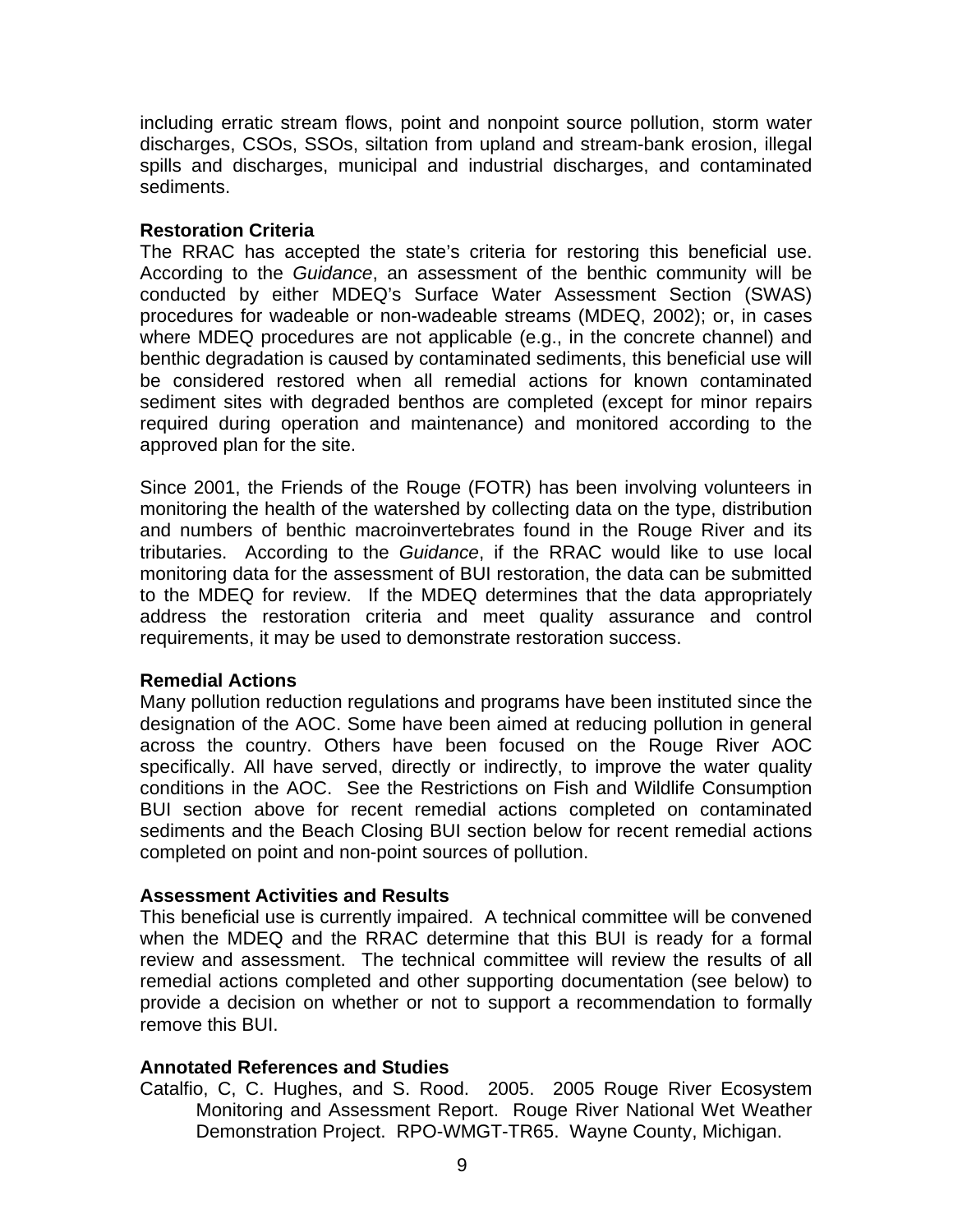Catalfio, C, C. Hughes, and S. Rood. 2004. 2004 Rouge River Ecosystem Monitoring and Assessment Report. Rouge River National Wet Weather Demonstration Project. RPO-WMGT-TR63. Wayne County, Michigan.

Data presented in these reports summarize the physical, chemical, and biological monitoring that has been performed in the Rouge River watershed. Sampling and monitoring data includes bacteria, fish community, stream habitat, benthic macroinvertebrates, frog and toad populations, and other indicators of ecosystem health collected by the ARC, the Rouge Project, FOTR, and state agencies.

Goodwin, K., 2002. Biological Assessment of the Rouge River Oakland, Wayne and Washtenaw Counties, Michigan June-July, 2000. Michigan Department of Environmental Quality, Surface Water Division.

As part of the five year watershed review cycle, staff biologists from the MDEQ, SWAS conducted qualitative biological assessments in the Rouge River watershed. These surveys are conducted using the Procedure #51 (MDEQ, 2002). The survey objectives included: qualitative characterization of the macro-invertebrate community with respect to existing habitat conditions at sites, determine attainment status of the watershed, provide data to support permitting, and provide assistance to existing non-point source activities.

MDEQ. 2007. Total Maximum Daily Load for the River Rouge Watershed, Including Bishop and Tonquish Creeks Washtenaw, Wayne, and Oakland Counties.

The Total Maximum Daily Load (TMDL) process establishes the allowable loadings of pollutants for a water body based on the relationship between pollution sources and in-stream water quality conditions. TMDLs provide a basis for determining the pollutant reductions necessary from both point and nonpoint sources to restore and maintain the quality of their water resources. The purpose of this TMDL is to identify the appropriate actions to achieve the biological (fish and macroinvertebrate) community targets that will result in WQS attainment, specifically through reduction in sediment loadings from sources in the Rouge River watershed, including Bishop and Tonquish Creeks, thereby addressing in-stream habitat loss and hydrologic changes.

[http://www.michigan.gov/deq/0,1607,7-135-3313\\_3686\\_3728-12464--](http://www.michigan.gov/deq/0,1607,7-135-3313_3686_3728-12464--,00.html) [,00.html](http://www.michigan.gov/deq/0,1607,7-135-3313_3686_3728-12464--,00.html)

Rathbun, J. and Frederick, D., 2000. Results of the 1999 Rouge River CSO Basin Macroinvertebrate Survey. Rouge Program Office Memo to the Michigan Department of Environmental Quality.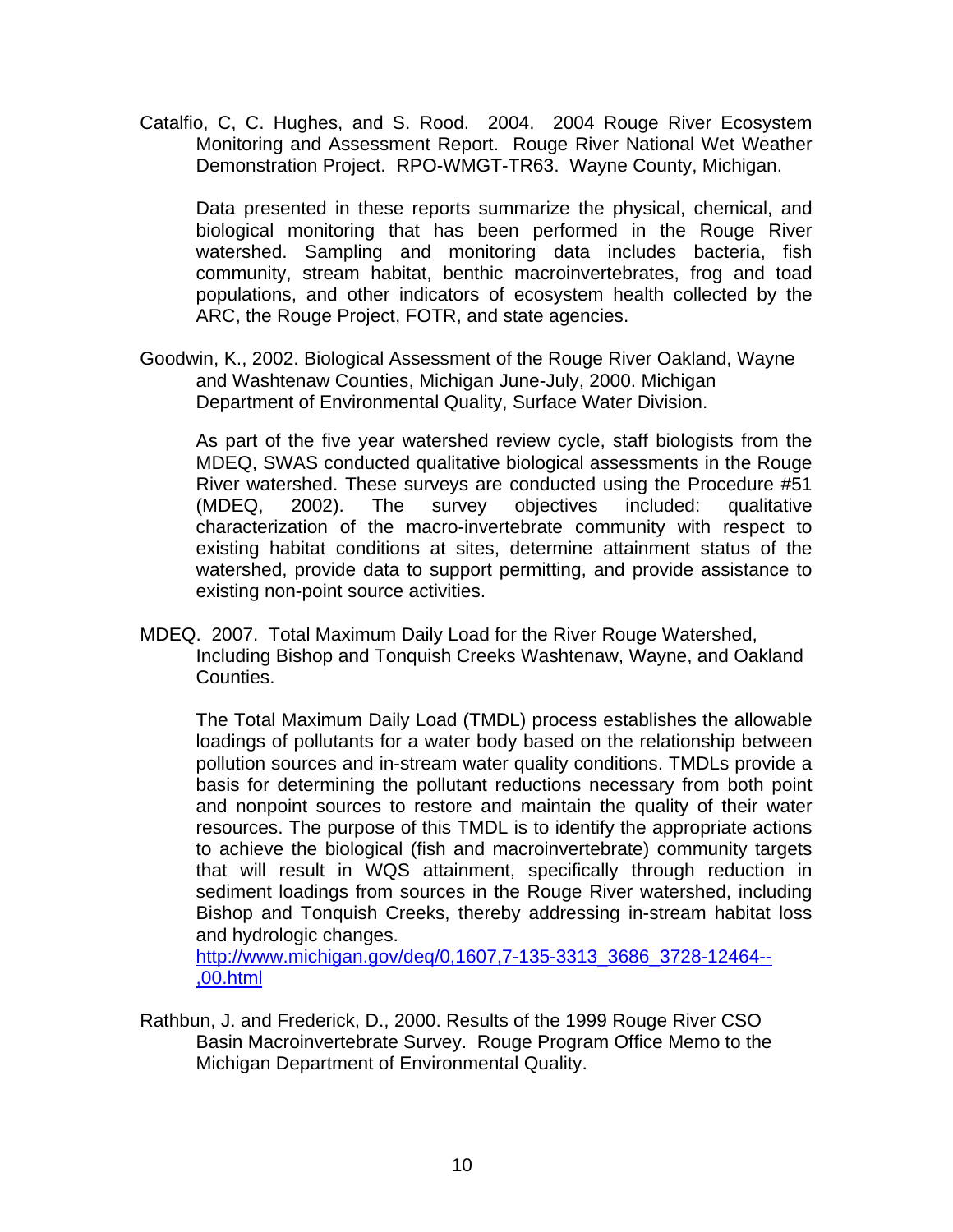In 1999, the RPO staff evaluated macroinvertebrate communities at six sites within the vicinity of the Oakland County CSO basin in order to assess the effects of basin discharges on the river.

# *Restrictions on Dredging Activities*

#### **Significance in the Rouge River Area of Concern**

According to the 2004 RAP Update, maintained commercial navigation channels exist only in the lower four miles of the of the Main Branch of the Rouge River (RRAC, 2004). The known remaining contaminated sediment "hot spots" are found in this lower portion of the river downstream of Michigan Avenue. These sediments are known to be contaminated with PCBs, oils, metals, and polycyclic aromatic hydrocarbons (PAHs) (RRAC, 1999).

#### **Restoration Criteria**

The RRAC has accepted the state's criteria for restoring this beneficial use. According to the *Guidance*, this beneficial use will be considered restored when either there have been no restrictions on routine commercial or recreational navigational channel dredging by the U.S. Army Corps of Engineers (USACE), based on the most recent dredging cycle; or, in cases where dredging restrictions exist, a comparison of sediment contaminant data from the commercial or recreational navigation channel (at the time of proposed dredging) in the AOC indicates that contaminant levels are not statistically different from other comparable, non-AOC commercial or recreational navigation channels.

#### **Remedial Actions**

Many pollution reduction regulations and programs have been instituted since the designation of the AOC. Some have been aimed at reducing pollution in general across the country. Others have been focused on the Rouge River AOC specifically. All have served, directly or indirectly, to improve the water quality conditions in the AOC.

The USACE conducts pre-maintenance survey for metals, PCBs, and organic compounds every five years, and dredges the Rouge River navigational channel every three years. The most recent maintenance dredging activities occurred in 2006. The most recent pre-maintenance survey conducted in 2004 found three areas in the river of the navigational channel where the sediment was contaminated with PCB over 1 part per million (ppm). The sampling effort from 2004 found that 14 out of 15 stations in the river had detectable levels of PCBs, however, only three stations were above 1 ppm. The three locations over 1 ppm were located in the following areas: the turning basin, in front of Morton Salt, and across from Koening Coal & Supply. Mercury levels were detected in eight of the 15 stations sampled. Two stations were above 1 ppm, and these were located in front of Morton Salt, and across from Koening Coal & Supply. The dredging in 2004 was performed by mechanical dredging, and no dredging restrictions were placed on the contract (P. Horner, personal communication, October 30, 2007).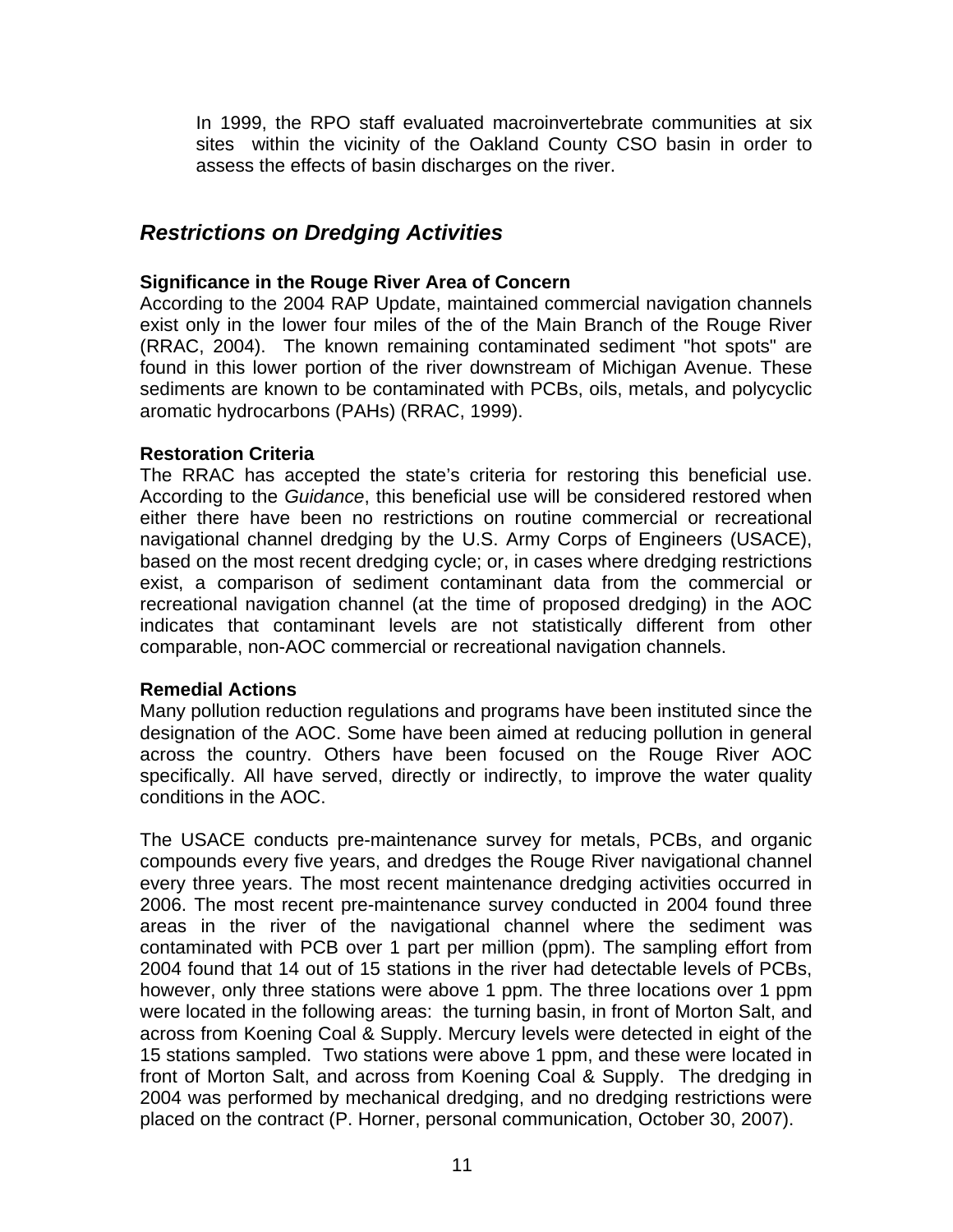#### **Assessment Activities and Results**

This beneficial use is currently considered impaired. However, based on the premaintenance dredging survey information described above, this BUI is ready for a formal review and assessment. A technical committee will be convened in 2008 to review the results of all remedial actions completed and other supporting documentation to provide a decision on whether or not to support a recommendation to formally remove this BUI.

#### **Annotated References and Studies**

Great Lakes Dredging Team. 1999. Decision Making Process for Dredged Material Management. Draft Final, October 13, 1998, Amendment #1, January 18, 1999.

 This document describes how to manage the dredged material, management options, treatment technologies available, the technical evaluation process, and regulatory information.

STS Consultants, Ltd. 2007. Lower Rouge River Sediment Investigation, Wayne County, Michigan. STS Project No. 200700659.

In 2006, STS Consultants, Ltd. was contracted by the MDEQ, Water Bureau, under the State of Michigan Level of Effort contract to complete a sediment investigation/focused feasibility project for the Rouge River. The area of investigation included a limited investigation at the confluence of each of the three main branches of the Rouge River and a more detailed investigation of the lower Rouge River from its confluence with the Detroit River upstream approximately 8.5 miles to the Michigan Avenue Bridge (M-12).

# *Eutrophication or Undesirable Algae*

#### **Significance in the Rouge River Area of Concern**

According to the 1994 RAP Update, eutrophication or undesirable algae as a result of excessive nutrient loading (especially phosphorus) within the watershed can be found, during both dry and wet weather, in all branches of the Rouge River. In addition, cultural eutrophic conditions and nuisance algal blooms have been observed at least since the 1970s in many lakes throughout the watershed as well as the impoundments along the Middle Branch. Sources of excessive nutrient loading include: nonpoint source pollution, storm sewer discharges, CSOs, SSOs, permitted municipal and industrial discharges, contaminated sediments, stream flow, and illegal discharges (MDNR, 1995).

#### **Restoration Criteria**

The RRAC has accepted the state's criteria for restoring this beneficial use. According to the *Guidance*, this beneficial use will be considered restored when there are no waterbodies within the AOC included on the list of impaired waters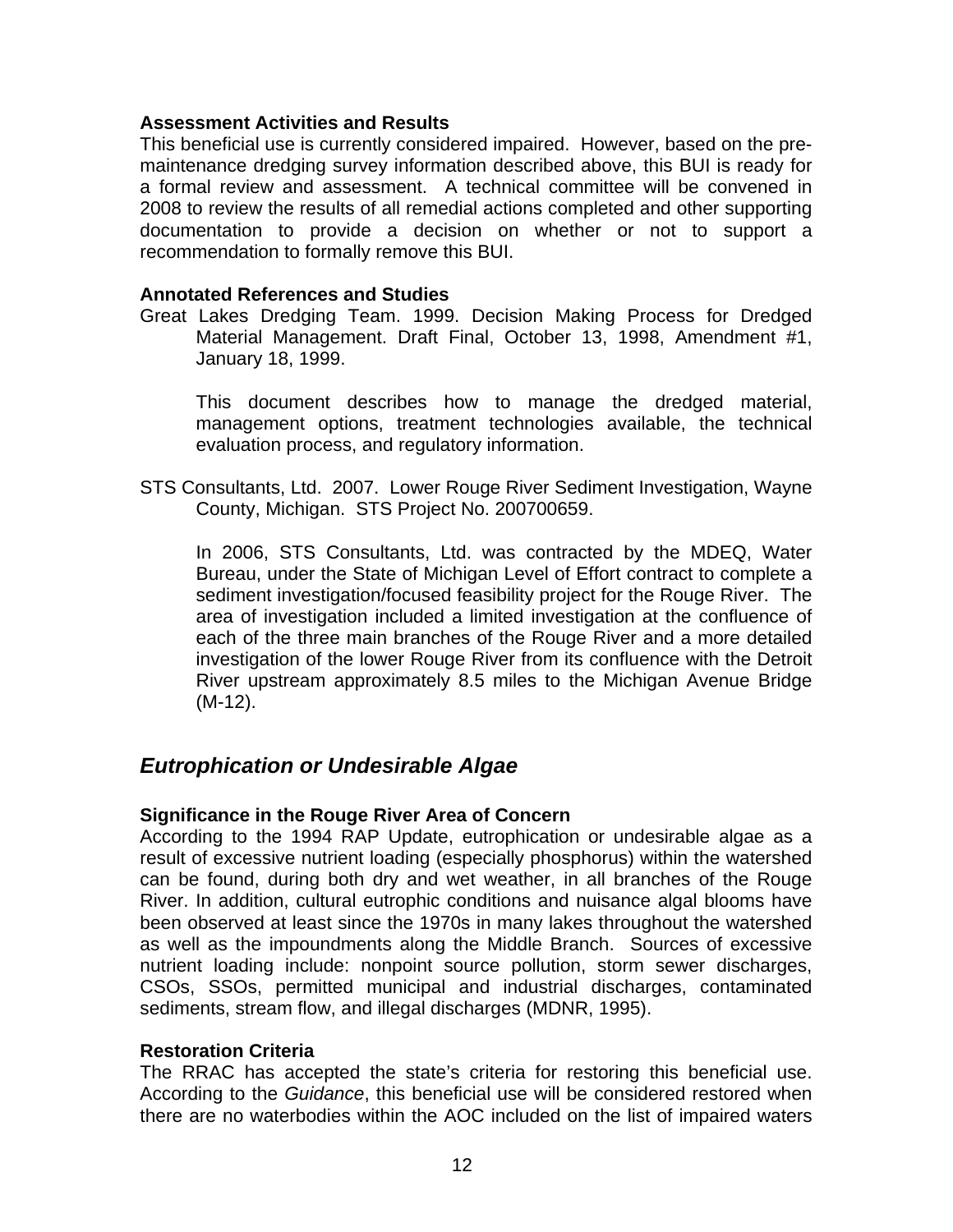due to nutrients or excessive algal growths in the most recent Clean Water Act *Water Quality and Pollution Control in Michigan: Section 303(d) and 305(b) Integrated Report* (Integrated Report), which is submitted to USEPA every two years.

In addition, the MDEQ is in the process of developing nutrient criteria for state surface waters which will be adopted into Michigan's WQS. The MDEQ will evaluate restoration of this BUI consistent with the nutrient criteria once the nutrient criteria are approved by the USEPA and adopted into rule.

#### **Remedial Actions**

Many pollution reduction regulations and programs have been instituted since the designation of the AOC. Some have been aimed at reducing pollution in general across the country. Others have been focused on the Rouge River AOC specifically. All have served, directly or indirectly, to improve the water quality conditions in the AOC. Substantial remedial efforts to reduce eutrophication in the AOC has been ongoing as part of the Rouge Project. Highlighted below are examples of projects that have been implemented or completed since the 2004 RAP to address the point and non-point sources of this use impairment. See below the Beach Closing BUI Remedial Action section for projects that address specific CSO and SSO issues.

Actions to remediate fish and wildlife habitat concerns have directly reduced nonpoint source loadings that contribute to cultural eutrophication. See the Fish and Wildlife Habitat and Populations, Remedial Action section below for examples of non-point source projects that have implemented in recent years (e.g., Grow Zones). Additional watershed management activities that have been implemented or planned in recent years are also described in more detail in each of the seven subwatershed management plans, which are available on the internet at: [http://www.rougeriver.com](http://www.rougeriver.com/).

- The *Rouge River Nutrient Reduction Education Campaign* is an ongoing collaboration between the Wayne County Department of Environment and other stakeholders within the Rouge River watershed to encourage river friendly lawn care practices and other mechanisms to reduce loadings of nutrients to the Rouge River. Projects include the development and distribution of a promotional flyers, retailer recruitment and training support, newsprint advertisements, website promotions, billboard ads, and cable TV public service announcements (Catalfio, Huges, and Rood, 2005). The campaign also promotes the use of low phosphorous fertilizer during seminars for golf courses.
- Many communities conduct storm water Best Management Practices such as soil erosion programs, street-sweeping programs, and the use of phosphorus free fertilizers on city-owned property.
- Oakland, Wayne, and Washtenaw counties have developed and are implementing ordinances for regulating storm water, natural features, storm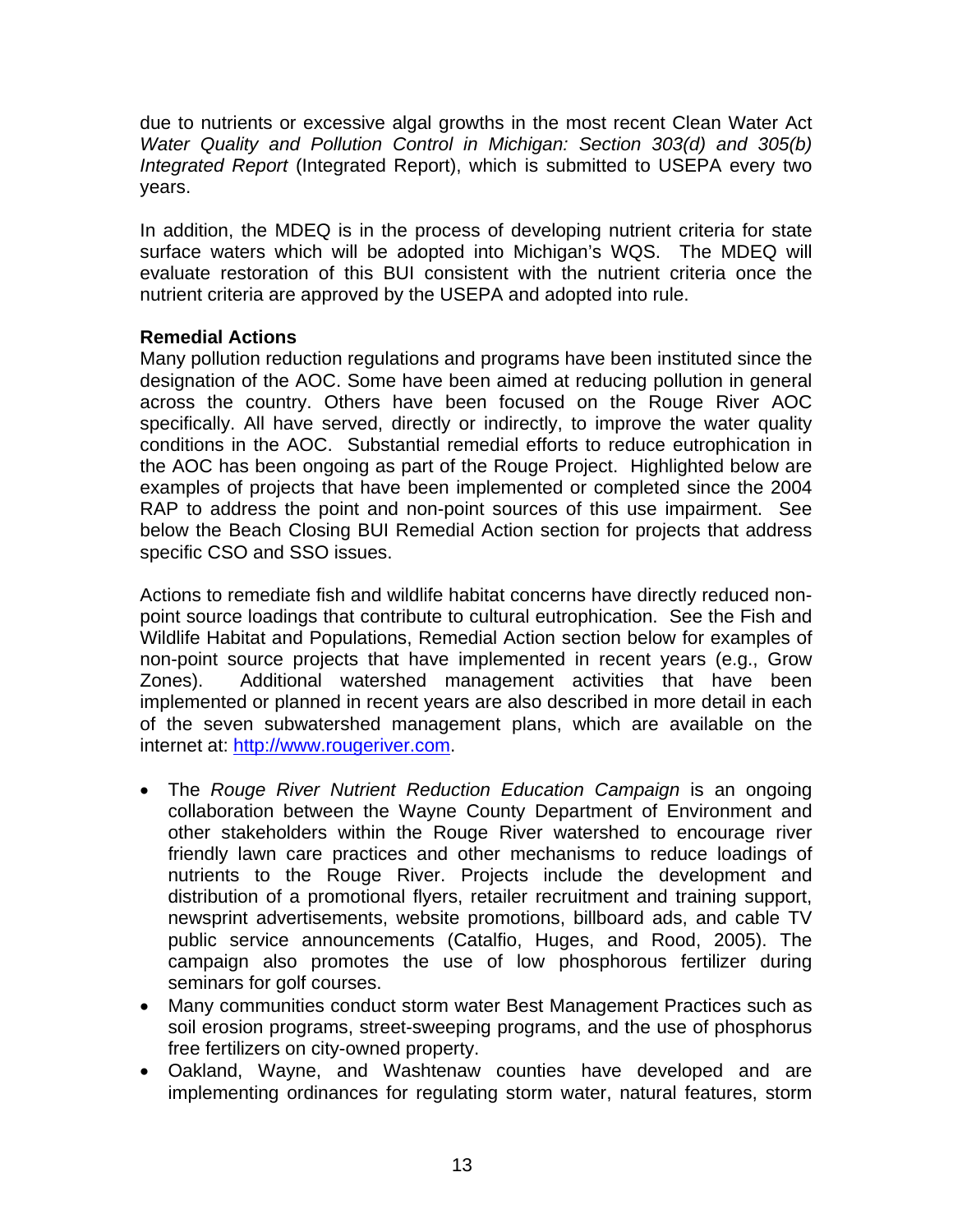water system use (i.e. what can be discharged to a storm sewer), and reduction of phosphorus from new developments.

#### **Assessment Activities and Results**

This beneficial use is currently impaired. A technical committee will be convened when the MDEQ and the RRAC determine that this BUI is ready for a formal review and assessment. The technical committee will review the results of all remedial actions completed and other supporting documentation (see below) to provide a decision on whether or not to support a recommendation to formally remove this BUI.

#### **Annotated References and Studies**

- Aiello, C. 2008. Michigan Water Chemistry Monitoring: Great Lakes Tributaries 1998-2005 Report. Michigan Department of Environmental Quality, Water Division. Report #MI/DEQ/WB-08/014.
- Aiello, C. 2002. Michigan Water Chemistry Trend Monitoring 1998-1999 Report. Michigan Department of Environmental Quality, Water Division. Report #MI/DEQ/SQW-02/025.

The Water Chemistry Monitoring Project allows for the calculation of contaminant loadings from key Michigan tributaries. The key goals of this project are to: 1) assess the current status and condition of individual waterbodies and determine whether standards are being met, 2) measure temporal and spatial trends, 3) to detect new and emerging water quality problems, and 4) provide data to support MDEQ water quality programs and evaluate their effectiveness. Water chemistry reports are available at: [http://www.michigan.gov/deq/0,1607,7-135-3313\\_3686\\_3728-32361--,00.html](http://www.michigan.gov/deq/0,1607,7-135-3313_3686_3728-32361--,00.html)

- Catalfio, C, C. Hughes, and S. Rood. 2005. 2005 Rouge River Ecosystem Monitoring and Assessment Report. Rouge River National Wet Weather Demonstration Project. RPO-WMGT-TR65. Wayne County, Michigan.
- Catalfio, C, C. Hughes, and S. Rood. 2004. 2004 Rouge River Ecosystem Monitoring and Assessment Report. Rouge River National Wet Weather Demonstration Project. RPO-WMGT-TR63. Wayne County, Michigan.

Data presented in these reports summarize the physical, chemical, and biological monitoring that has been performed in the Rouge River watershed. Sampling and monitoring data includes bacteria, fish community, stream habitat, benthic macroinvertebrates, frog and toad populations, and other indicators of ecosystem health collected by the ARC, the Rouge Project, FOTR, and state agencies.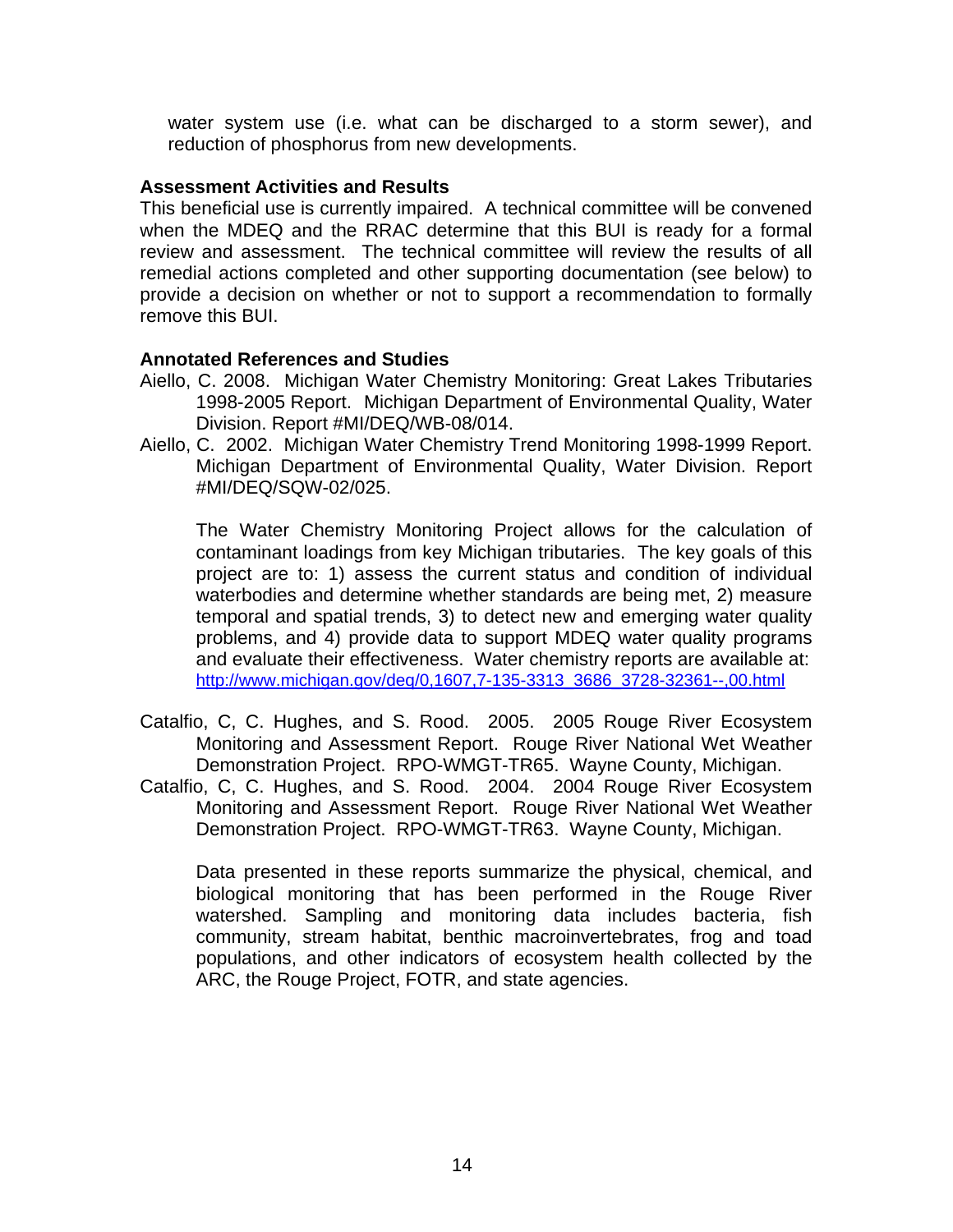# *Beach Closings*

#### **Significance in the Rouge River Area of Concern**

Recreational contact with surface water contaminated with bacteria is an ongoing concern in the Rouge River AOC. The watershed is comprised of diverse land uses that result in bacterial contamination from various storm water related sources including discharges from wastewater facilities (especially CSOs and SSOs), urban and rural storm water runoff, failing septic systems, and illegal connections to storm sewers.

According to the 2006 Integrated Report, the following waterbodies within the Rouge River watershed are impaired due to pathogens: Wilcox Lake beach in Plymouth Townhsip, Wayne County; and the Rouge River from the Detroit River confluence upstream, including the Main Branch (upstream to Big Beaver Road), Upper River Rouge (upstream to Rt. 696), Middle Branch River Rouge (upstream to 8 Mile Road), Lower Branch (upstream to Beck Road), Bell Branch (upstream to 7 Mile Road), Evans Ditch (upstream to Lahser Road), and the Franklin Branch (upstream to Big Beaver Road) (Edly and Wuycheck, 2006).

*Escherichia coli* (*E. coli*) monitoring performed from May through October in 2005 at 62 locations by the MDEQ for the 303(d) listed reaches of the Rouge River showed that 93 percent of samples exceeded the total body contact 30-day geometric mean WQS of 130 cfu/100 milliliters (ml), 80 percent exceeded the daily geometric mean maximum WQS of 300 cfu/100 ml, and 46 percent exceeded the partial body contact WQS of 1,000 cfu/100 ml. Because the Rouge River AOC does not meet state WQS for full or partial body contact recreation due to elevated *E. coli*, a TMDL for the entire watershed was developed (MDEQ, 2007a). The TMDL, however, does not include Wilcox Lake beach.

In 2006, the ARC applied for and obtained a \$50,000 MDEQ Clean Michigan Initiative grant for an *E. coli* and bacterial source tracking project, its first grant as a public entity. Twenty-four locations were sampled throughout the Rouge River watershed during wet and dry weather conditions. Results confirmed that human sources of bacteria are present throughout the watershed and are more prevalent during wet weather conditions (RPOa, 2006).

#### **Restoration Criteria**

The RRAC has accepted the state's criteria for restoring this beneficial use. The *Guidance* criteria for this BUI is currently being revised. The proposed criteria revision outlines a three tiered approach. The first tier requires that no waterbodies within the AOC are included on the 303(d) list of impaired waters due to contamination with pathogens in the most recent Integrated Report. If the waterbody is listed due to the presence of CSOs, or are impacted by upstream CSOs, the second criteria states that this BUI will be considered restored when updated information reveals that the CSOs have been eliminated or are being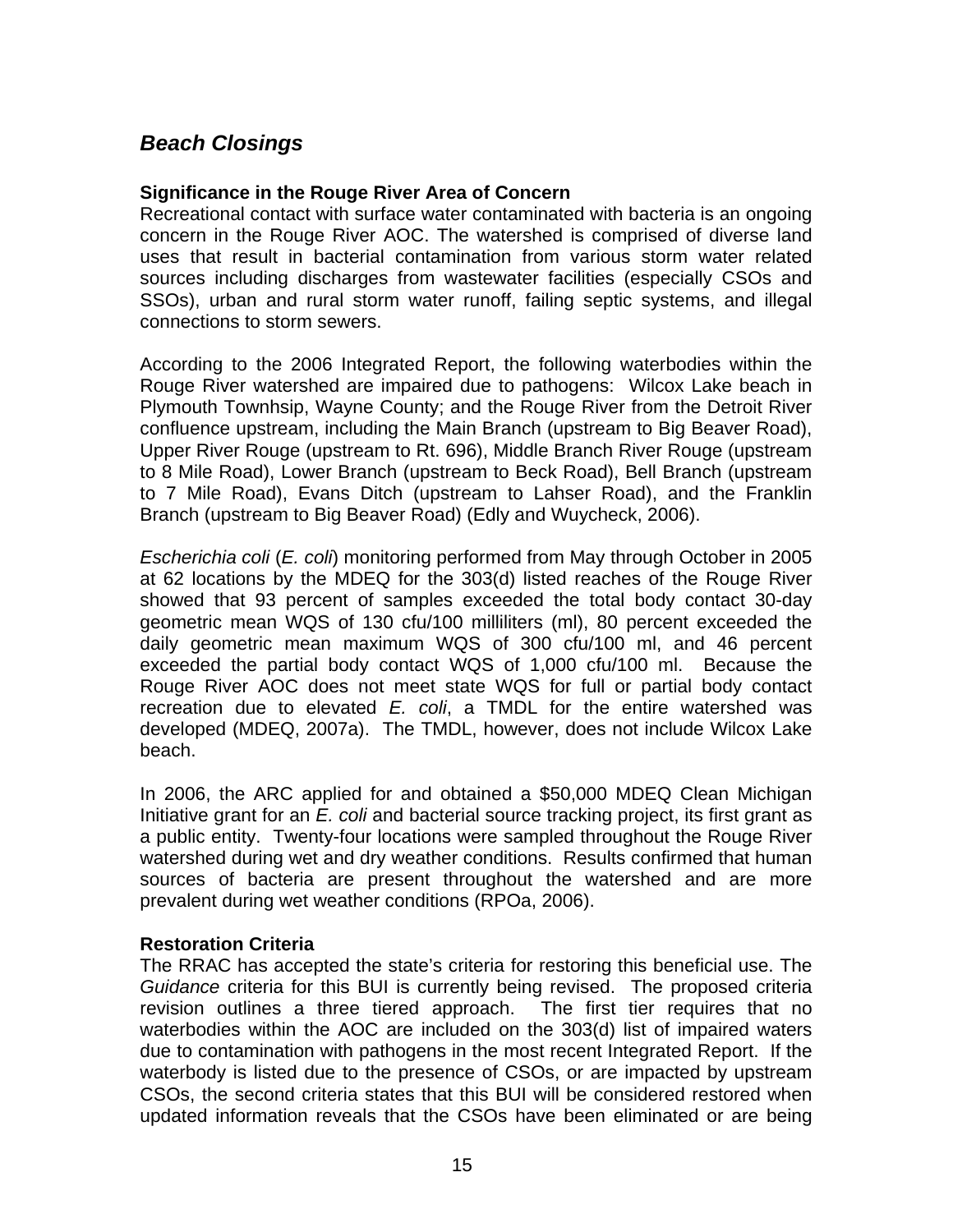treated. Or, In cases where CSOs still exist and significant progress has been made towards their elimination or treatment, the third tier states that this BUI will be considered restored when monitoring in the AOC during the recreation period demonstrate that *E. coli* concentrations are below a 30-day geometric mean of 130 counts per 100 ml; at least 90% of sample results are below the daily geometric mean limits of 300 counts *E. coli* per 100 ml; no more than 1 of the sample results exceed the partial-body contact WQS of 1,000 counts *E. coli* per 100 ml based on a daily geometric mean; and DEQ-approved plans in a NPDES permit are in place for addressing any remaining CSOs that are causing the use impairment and the implementation plan is on schedule.

#### **Remedial Actions**

Many pollution reduction regulations and programs have been instituted since the designation of the AOC. Some have been aimed at reducing pollution in general across the country. Others have been focused on the Rouge River AOC specifically. All have served, directly or indirectly, to improve the water quality conditions in the AOC. Selected CSO and SSO control projects, illicit discharge elimination activities, and other watershed projects are summarized in the following subsections to demonstrate the significant activities accomplished by the communities in the watershed to improve water quality and reduce *E. coli*  levels in the Rouge River AOC. Additional watershed management activities are described in more detail in each of the seven subwatershed management plans, which are available on the internet at: [http://www.rougeriver.com.](http://www.rougeriver.com/)

#### *CSO and SSO Controls*

CSO controls are being implemented in the Rouge River watershed through three phases as established by NPDES permits applicable to the entire watershed. Phase I requires the elimination of raw sewage and the protection of public health for approximately 40% of the combined sewer area. Phase II requires the elimination of raw sewage and the protection of public health for the remaining combined sewer area. Phase III requires that the waterbodies within the watershed meet state WQS for dissolved oxygen, physical characteristics, total residual chlorine, and biological health. Several SSO correction programs have been recently established, as required by state and federal law, to eliminate SSOs that occur in the Rouge River watershed (MDEQa, 2007). The following bullets are examples of projects that have been completed or are being planned within the AOC in recent years.

- There are approximately 127 miles of river in the watershed. Approximately 89 of those miles are now free of the adverse impacts of uncontrolled CSO discharges (RPO, 2007).
- All 10 of the CSO retention treatment basins planned under Phase I of the Rouge watershed CSO control program were in operation during 2006 and captured most wet weather flows for later conveyance to the Detroit wastewater treatment plant for treatment. From 1995 to 2006, 79 of the 83 CSOs have been controlled under Phase I or have been eliminated (sewer separation) (RPO, 2007). Phase I will be complete when the four CSOs in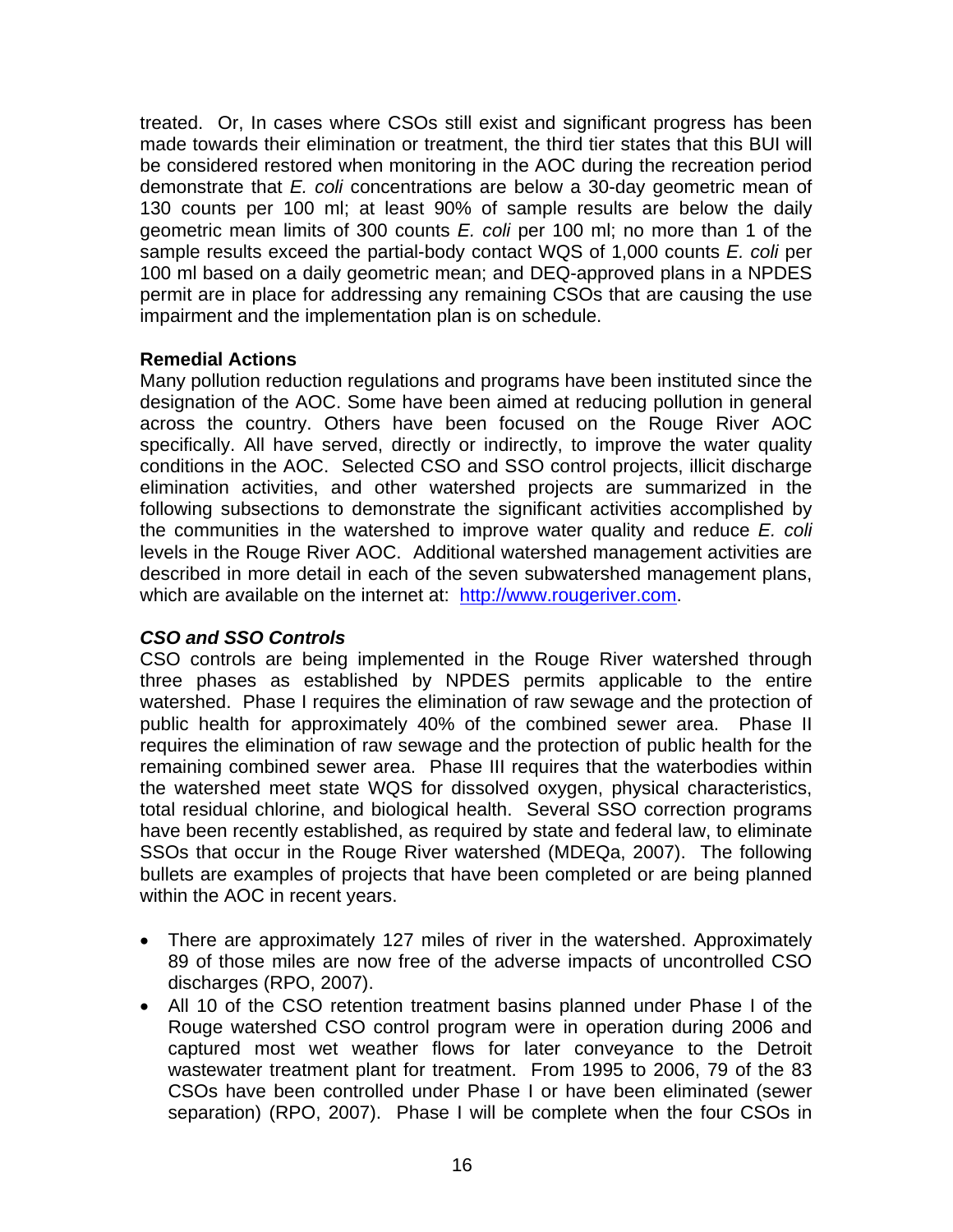the city of Dearborn, which are currently under construction, are controlled (RPO, 2007).

- Considerable planning is underway by communities within the watershed to control or eliminate the Phase II CSO outfalls and SSOs (RPO, 2007). Three Phase II CSO outfalls have been controlled by the city of Dearborn Heights (RPO, 2007).
- The Oakland County Drain Commission in the Evergreen Farmington system completed construction of a pump station to transfer flow from one interceptor to another. Melvindale completed an SSO storage facility and Allen Park completed construction of a new pump station. Each of these short-term construction projects will help reduce SSO discharges in the future (MDEQ, 2007b).

#### *Illicit Discharge Elimination*

Communities within the Rouge River watershed are required to develop and implement Illicit Discharge Elimination Plans (IDEPs) to prohibit and effectively eliminate illicit discharges (including discharges of sanitary wastewater). Most communities in the Rouge River watershed have been implementing their IDEPs for several years. Typical activities include outfall surveys, sampling of storm sewer discharges and receiving waters, dye testing of facilities, inspection of onsite sewage disposal systems (OSDS), inspecting/televising the storm sewer system, inspecting/televising the sanitary sewer system, sanitary sewer lining, review of construction plans to prevent misconnection, and complaint hotlines for reporting suspicious discharges. The following bullets are examples of the types of illicit discharge elimination activities that have occurred or are currently being implemented throughout the watershed.

- In 2005, Wayne County inspected 540 facilities in the Rouge River watershed, resulting in identification of 43 illicit connections and 12 illicit discharges at 11 different facilities. Approximately four million gallons of polluted discharges to the Rouge River will be eliminated when all of the illicit discharges identified in 2005 are corrected (Catalfio, Huges, and Rood, 2005).
- In 2006, Wayne County inspected another 532 facilities in the lower and middle subwatersheds, resulting in the identification of 36 improper connections and 3 illicit discharges at 15 different facilities. It is estimated that over 1.5 million gallons of polluted discharges to the Rouge River will be eliminated when all of the illicit discharges identified in 2006 are corrected (RPO, 2007).
- In 2006, Oakland County received 40 complaints through their 24-hour environmental hotline from locations in 18 communities. Investigation of these complaints resulted in the identification of 17 illicit discharges. Of these, 15 have lead to the identification of a discharge source. Of those discharges, 11 have been corrected and four remain under investigation or corrective action is pending (RPO, 2007).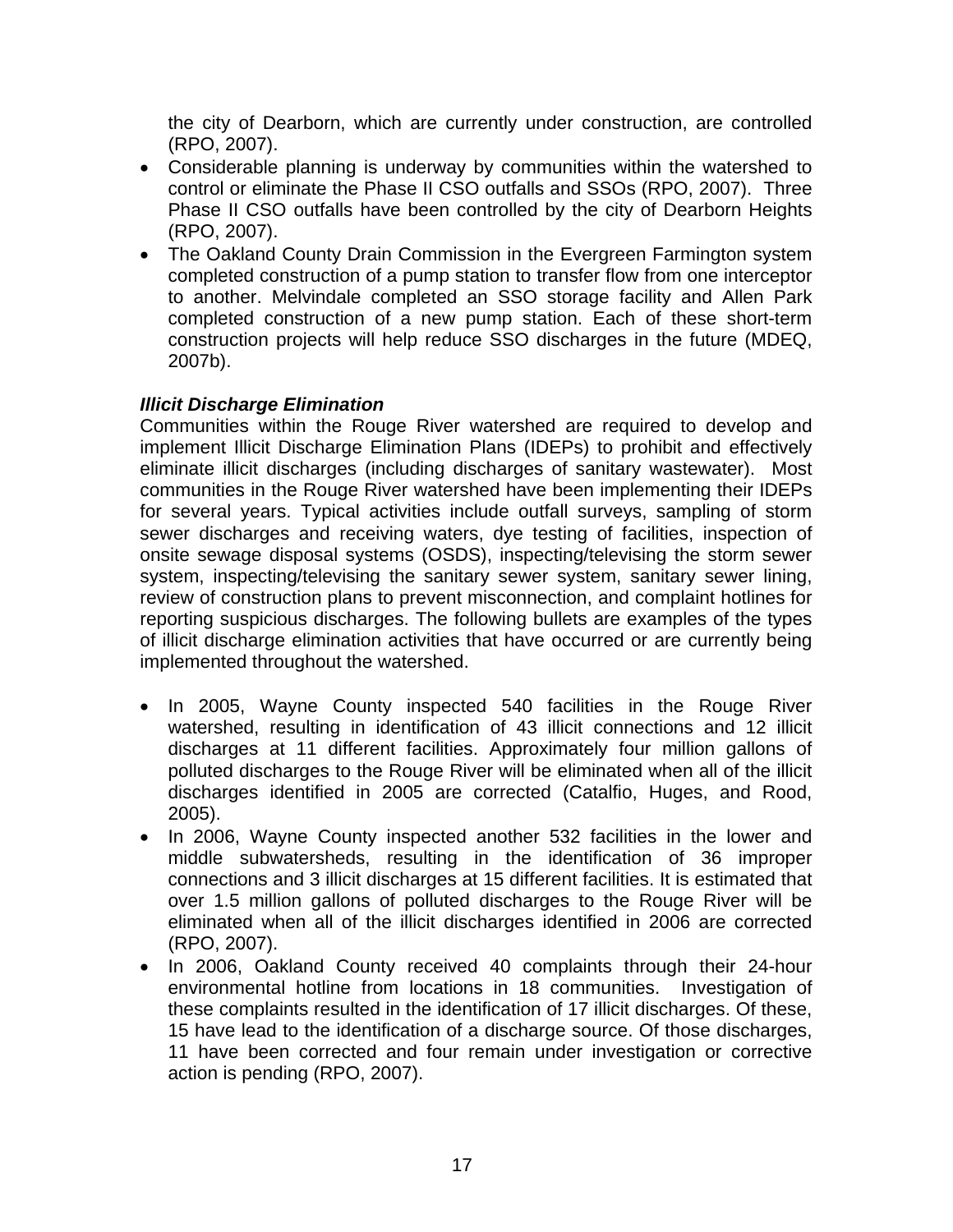- In 2006, Wayne County received approximately 1,367 calls their 24-hour environmental hotline, resulting in the identification of 49 illicit discharges, 10 of which were resolved (RPO, 2007).
- OSDSs continue to be monitored by Oakland, Washtenaw and Wayne County Health officials. Complaints and inspections found 131 failing OSDS in the watershed and 126 systems were repaired or replaced (RPO, 2007).
- Several communities (e.g., Inkster, Westland, and Southfield) have extended their sanitary sewer lines to areas that were previously on septic systems, resulting in the abandonment of existing failing septic systems.

#### *Other Remedial Actions*

- Approximately 47,300 pieces of public information materials and information relating to water pollution issues were distributed to raise awareness at community events, workshops, other events held within the watershed (RPO, 2007).
- Several Rouge River municipalities have instituted unique programs to reduce pathogen input to storm water. For example, the city of Plymouth provides "Mutt Mitts" in public parks to assist with proper disposal of pet waste. A number of municipalities have also passed ordinances that require proper pet waste disposal.

#### **Assessment Activities and Results**

This beneficial use is currently impaired. A technical committee will be convened when the MDEQ and the RRAC determine that this BUI is ready for a formal review and assessment. The technical committee will review the results of all remedial actions completed and other supporting documentation (see below) to provide a decision on whether or not to support a recommendation to formally remove this BUI.

#### **Annotated References and Studies**

Catalfio, C, C. Hughes, and S. Rood. 2005. 2005 Rouge River Ecosystem Monitoring and Assessment Report. Rouge River National Wet Weather Demonstration Project. RPO-WMGT-TR65. Wayne County, Michigan.

Catalfio, C, C. Hughes, and S. Rood. 2004. 2004 Rouge River Ecosystem Monitoring and Assessment Report. Rouge River National Wet Weather Demonstration Project. RPO-WMGT-TR63. Wayne County, Michigan.

Data presented in these reports summarize the physical, chemical, and biological monitoring that has been performed in the Rouge River watershed. Sampling and monitoring data includes bacteria, fish community, stream habitat, benthic macroinvertebrates, frog and toad populations, and other indicators of ecosystem health collected by the ARC, the Rouge Project, FOTR, and state agencies.

CSO & SSO Discharge website: *(The link provided was broken and has been removed.)*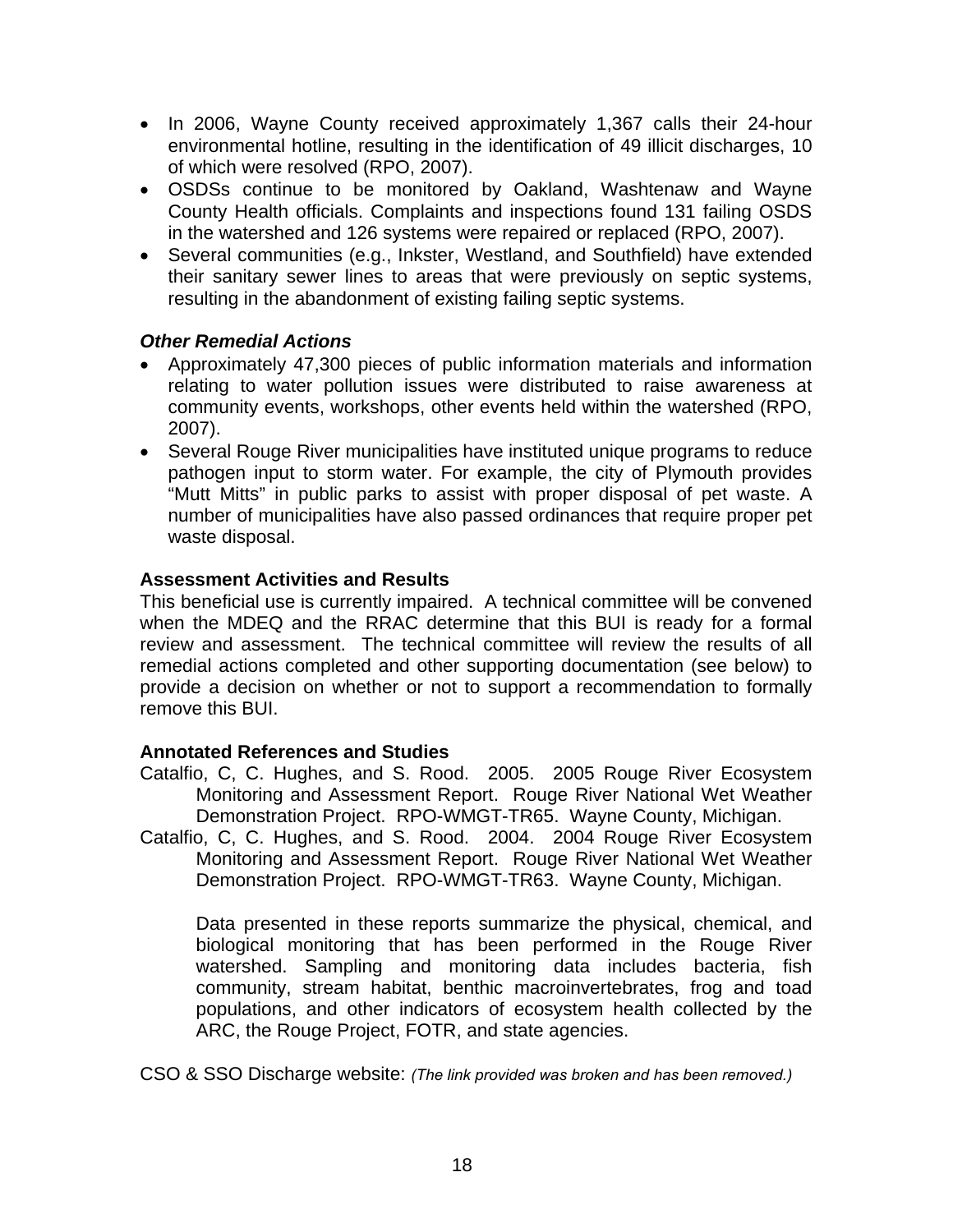Facilities are required to report that a CSO and SSO discharge event occurred within 24 hours of the initial discharge. Later, after the event ends, a written report is submitted which contains additional information including volume of the discharge, and the start/end date and time. This information is posted on the above website.

MDEQ's beach website: <https://www.egle.state.mi.us/beach/>

The MDEQ awards grants each year to local health departments to monitor *E. coli* levels at Great Lakes and inland beaches. County health departments use the results to assess whether the total body contact recreation designated use is being attained and whether beach closings are necessary. Results are reported in annual beach monitoring reports and are posted on the MDEQ's beach website above (Edly and Wuycheck, 2006).

MDEQ. 2007. Total Maximum Daily Load for E. coli for the Rouge River Wayne and Oakland Counties, Michigan.

The TMDL process establishes the allowable loadings of pollutants for a water body based on the relationship between pollution sources and instream water quality conditions. TMDLs provide a basis for determining the pollutant reductions necessary from both point and nonpoint sources to restore and maintain the quality of their water resources. The purpose of this TMDL is to identify the allowable levels of *E. coli* that will result in the attainment of the applicable WQS in the Rouge River, located in Wayne and Oakland Counties, Michigan.

[http://www.michigan.gov/deq/0,1607,7-135-3313\\_3686\\_3728-12464--,00.html](http://www.michigan.gov/deq/0,1607,7-135-3313_3686_3728-12464--,00.html)

- RPO. 2007. 2006 Progress Report. Rouge River National Wet Weather Demonstration Project.
- RPO. 2006b. 2005 Progress Report. Rouge River National Wet Weather Demonstration Project.

The reports provide an overview of Rouge Project activities that have taken place each year. Projects include numerous watershed restoration projects and watershed-wide activities completed by the ARC communities and other stakeholders. Brief descriptions of all activities implemented are included in this report.

RPO. 2006a. Alliance of Rouge Communities Bacterial Source Tracking Final Report. Rouge River National Wet Weather Demonstration Project. Report URBSW7.27.

The objective of this project was to provide local units of governments with better information about the sources of *E. coli* contamination to the Rouge River. The bacterial source tracking and *E. coli* results obtained from this sampling project, along with historical *E. coli* data and other water quality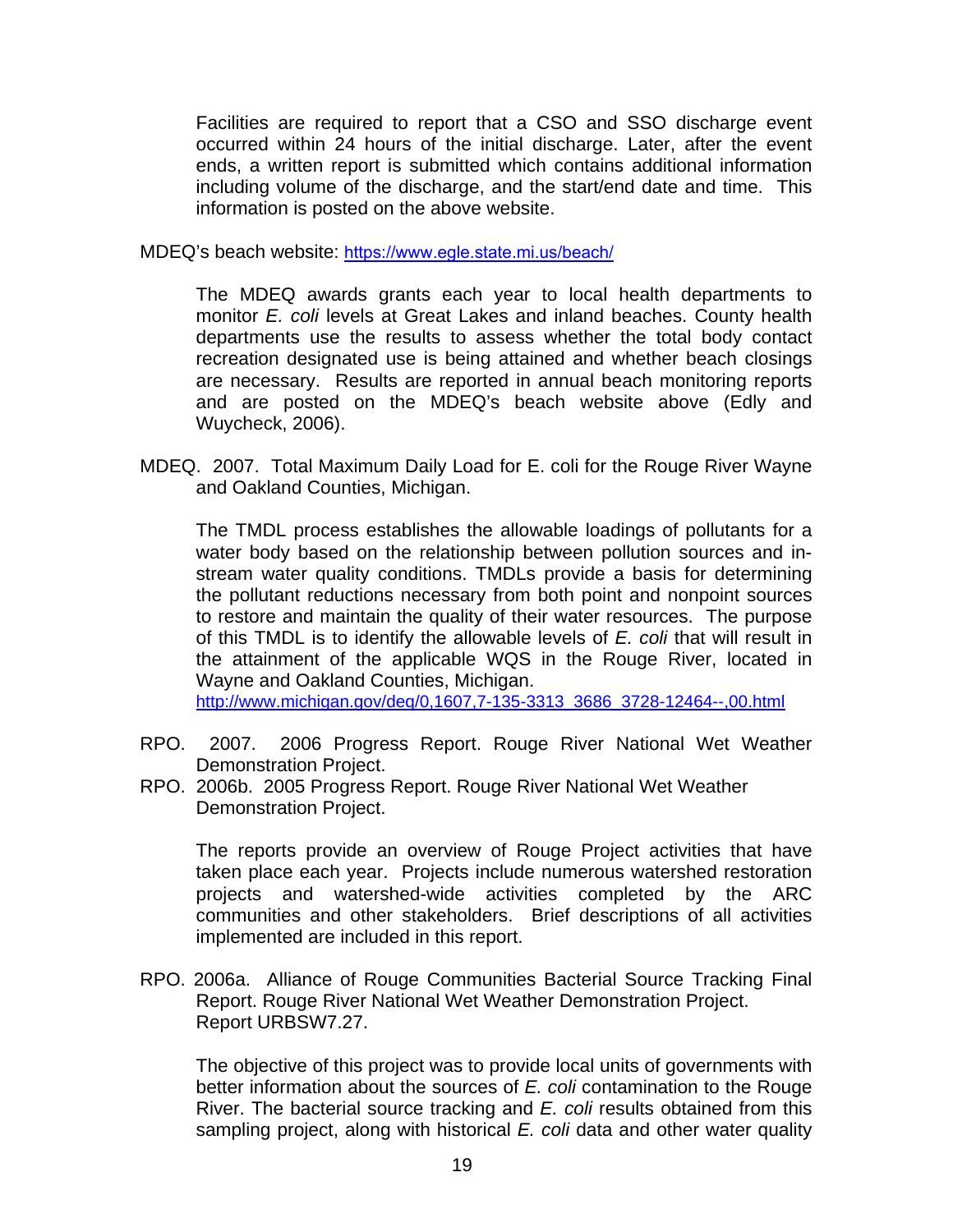sampling data will help prioritize the activities local communities and counties implement to restore the river and to comply with their municipal storm water discharge permits.

# *Degradation of Aesthetics*

#### **Significance in the Rouge River Area of Concern**

The aesthetic value of the Rouge River AOC is considered degraded due to unnatural color from turbidity, debris, oil and unnatural odors. The river is considered impaired for aesthetics in all four branches except some headwaters areas. Sources that contribute to this degradation include point source and nonpoint source pollution, storm sewer discharges, CSOs, SSOs, erratic stream flows, and illegal dumping or discharges.

#### **Restoration Criteria**

The RRAC has accepted the state's criteria for restoring this beneficial use. The *Guidance* criteria requires that monitoring data be collected for two successive monitoring cycles to determine whether or not the water bodies in the AOC exhibit persistent, high levels of the following "unnatural physical properties" (as defined by Rule 323.1050 of the Michigan WQS) in quantities which interfere with the state's designated uses for surface waters:

- turbidity **•** foams
- 
- 
- floating solids deposits
- 
- color settleable solids
- oil films suspended solids
	-

The MDEQ does not routinely monitor the Rouge River for degraded aesthetic conditions. However, once this BUI is ready to be assessed, the MDEQ biologists will monitor for aesthetic conditions during ongoing monitoring projects and/or work with other local water quality efforts to determine the aesthetic status. For example, the MDEQ's Water Chemistry Monitoring Project does collect data in the AOC on a routine basis, which includes analysis for turbidity and suspended solids from stations located within the AOC.

#### **Remedial Actions**

Many pollution reduction regulations and programs have been instituted since the designation of the AOC. Some have been aimed at reducing pollution in general across the country. Others have been focused on the Rouge River AOC specifically. All have served, directly or indirectly, to improve the water quality conditions in the AOC.

Substantial remedial efforts to improve the aesthetics in the AOC have been ongoing as part of the Rouge Project. Highlighted below are examples of projects that have been implemented or completed since the 2004 RAP to address the point and non-point sources of this use impairment. For other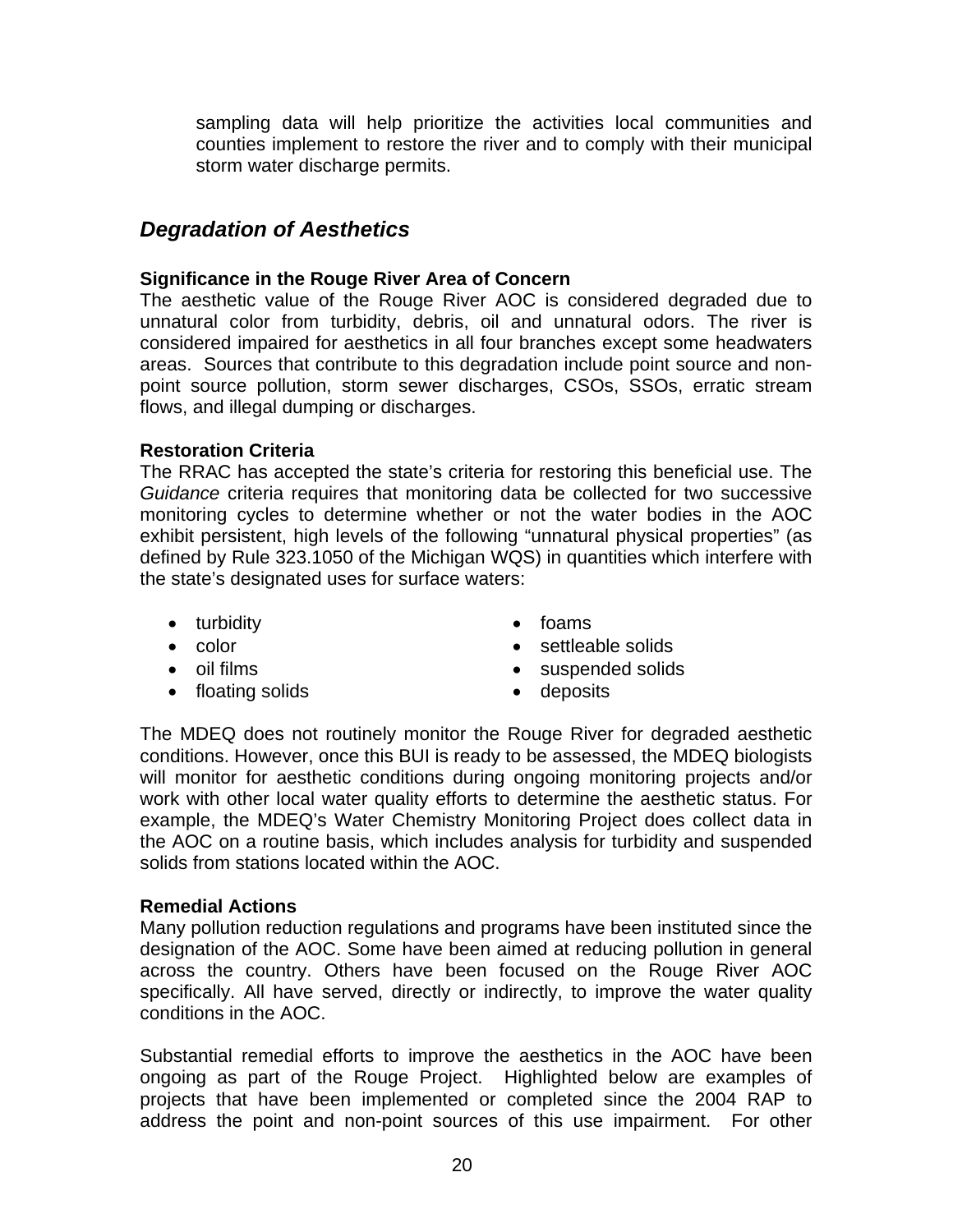remedial actions completed to address aesthetics related conditions in the AOC are listed above under the Remedial Actions sections of the Eutrophication and Undesirable Algae BUI and Beach Closings BUI. Additional watershed management activities that have been implemented or planned in recent years are also described in more detail in each of the seven subwatershed management plans, which are available on the internet at: [http://www.rougeriver.com](http://www.rougeriver.com/).

- In 2006, there were 55 Rouge Rescue sites in 39 communities, up from 23 communities in 2005. The number of Rouge Rescue volunteers almost doubled from 1,871 in 2005 to 3,145 in 2006. In 2007, 2,164 Rouge Rescue volunteers cleaned up 43 sites in 23 communities (RPO, 2005 and RPO, 2006b).
- The cities of Romulus, Dearborn, Inskter, Dearborn Heights, and Wayne perform regular street-sweeping activities which reduce the amount of oils, greases and debris from entering storm drains and the lower Rouge River.

#### **Assessment Activities and Results**

This beneficial use is currently impaired. A technical committee will be convened when the MDEQ and the RRAC determine that this BUI is ready for a formal review and assessment. The technical committee will review the results of all remedial actions completed and other supporting documentation (see below) to provide a decision on whether or not to support a recommendation to formally remove this BUI.

#### **Annotated References and Studies**

Aiello, C. 2002. Michigan Water Chemistry Trend Monitoring 1998-1999 Report. Michigan Department of Environmental Quality, Water Division. Report #MI/DEQ/SQW-02/025.

The Water Chemistry Monitoring Project allows for the calculation of contaminant loadings from key Michigan tributaries. The key goals of this project are to: 1) assess the current status and condition of individual waterbodies and determine whether standards are being met, 2) measure temporal and spatial trends, 3) to detect new and emerging water quality problems, and 4) provide data to support MDEQ water quality programs and evaluate their effectiveness. Water chemistry reports are available at: [http://www.michigan.gov/deq/0,1607,7-135-3313\\_3686\\_3728-32361--,00.html](http://www.michigan.gov/deq/0,1607,7-135-3313_3686_3728-32361--,00.html)

- Catalfio, C, C. Hughes, and S. Rood. 2005. 2005 Rouge River Ecosystem Monitoring and Assessment Report. Rouge River National Wet Weather Demonstration Project. RPO-WMGT-TR65. Wayne County, Michigan.
- Catalfio, C, C. Hughes, and S. Rood. 2004. 2004 Rouge River Ecosystem Monitoring and Assessment Report. Rouge River National Wet Weather Demonstration Project. RPO-WMGT-TR63. Wayne County, Michigan.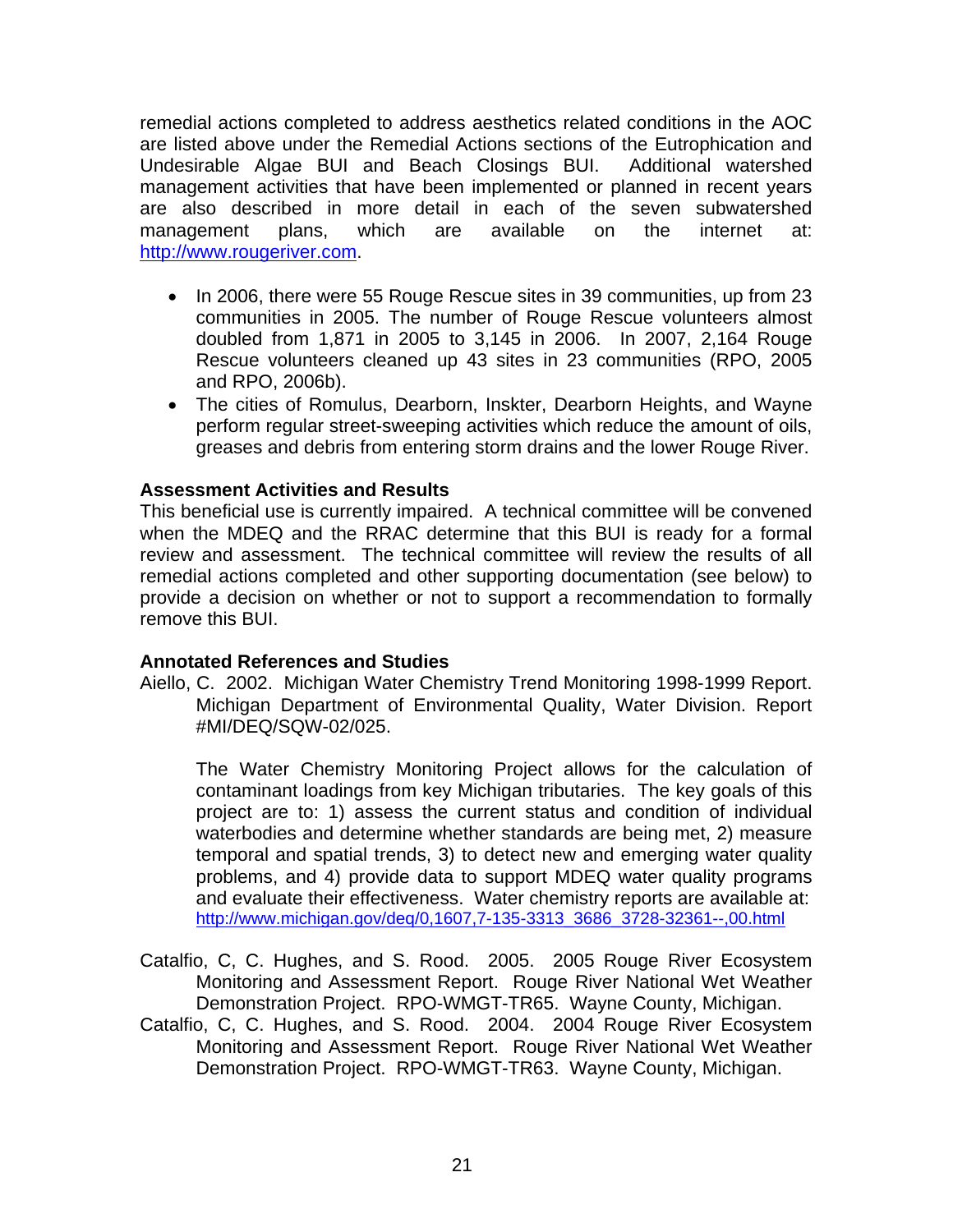Data presented in these reports summarize the physical, chemical, and biological monitoring that has been performed in the Rouge River watershed. Sampling and monitoring data includes bacteria, fish community, stream habitat, benthic macroinvertebrates, frog and toad populations, and other indicators of ecosystem health collected by the ARC, the Rouge Project, FOTR, and state agencies.

# *Loss of Fish and Wildlife Habitat Degradation of Fish and Wildlife Populations*

#### **Significance in the Rouge River Area of Concern**

According to the 2004 RAP, much of the Rouge River's natural floodplain still exists as parklands, and in certain areas of the headwaters, riparian habitat quality is relatively good. However, loss of fish and wildlife habitat and degraded populations are considered impaired in all four main branches and tributaries. Instream aquatic population and habitats throughout the watershed have been damaged by high peak flows due, in part, to the significant amount of impervious surfaces, and by stream bank erosion that have resulted in significant sediment loads to the river. Wetlands have also been significantly reduced due to development. Floodwater storage has been reduced while flow volumes and flow velocity have doubled. Excessively high storm water quantities have eroded stream banks, scoured streambeds, and have degraded aquatic habitat by filling in pools and burying riffles.

#### **Restoration Criteria**

Per the *Guidance*, these two BUIs are considered together in recognition of the integral relationship between them. The restoration criteria outlined in the *Guidance* provides a process for local PACs to develop locally-derived restoration targets and plans for fish and wildlife habitat and populations. The RRAC has begun the process of developing a restoration plan, and is currently working with the MDEQ and a team of local experts to develop local criteria for the removal of these two BUIs. The finalized restoration plan will be part of future biennial RAP updates, and will contain at least the following components:

- A short narrative on historical fish and wildlife habitat or population issues in the AOC
- Description of the impairment(s) and location for each aquatic habitat or population site(s) to address all habitat or population issues identified in the RAP documents
- A locally derived restoration target for each impacted habitat or population site
- A list of all other ongoing habitat or population planning processes in the AOC
- A scope of work for restoring each impacted aquatic habitat or population site
- A component for reporting on habitat or population restoration implementation action(s) to the MDEQ.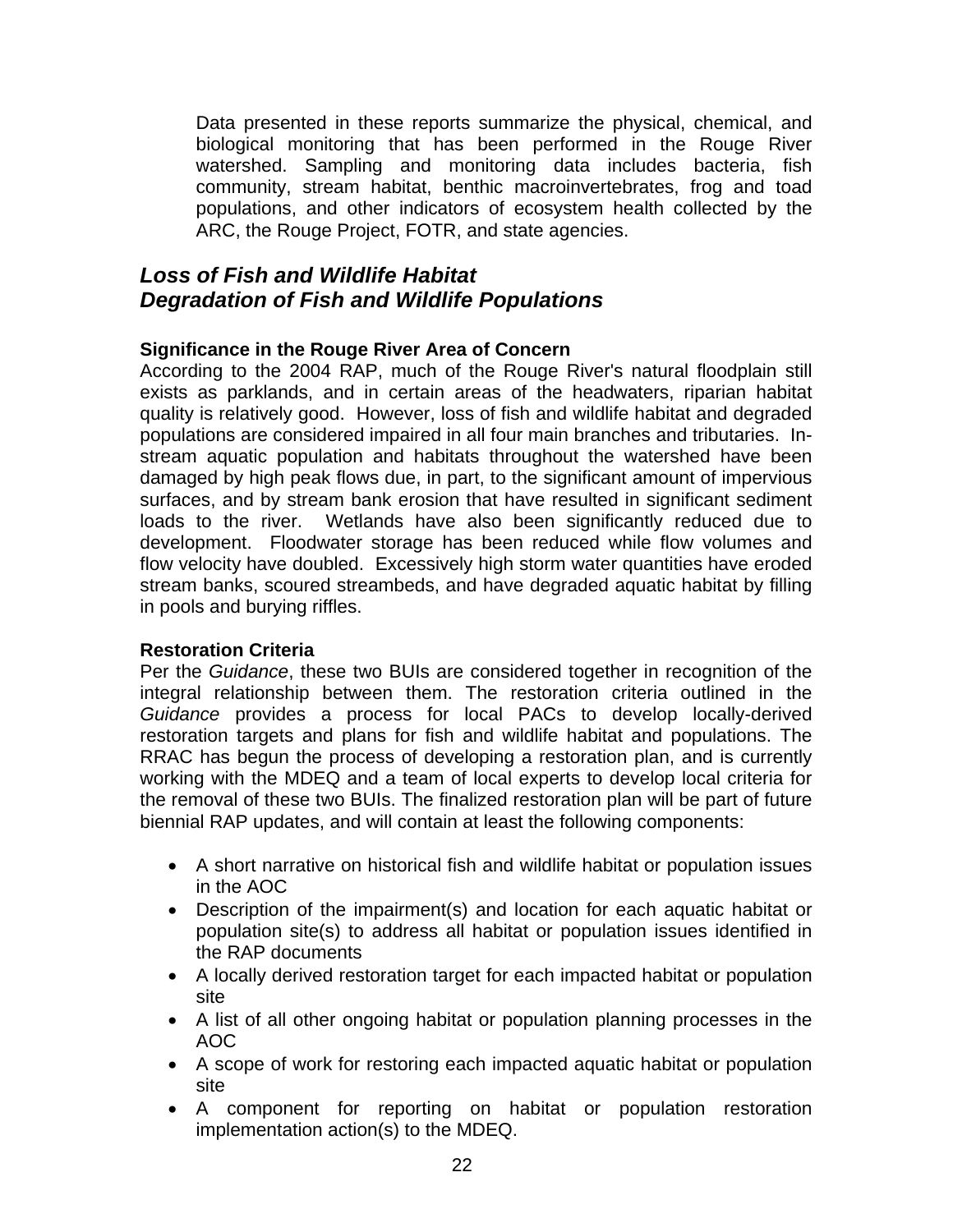Removal of these BUIs will be based on achievement of full implementation of actions described in the restoration plan, including monitoring according to site plans that show consistent improvement in quantity or quality of habitat or populations addressed in the criteria. Habitat values and populations need not be fully restored prior to delisting, as some may take many years to recover after actions are complete. Actions already implemented in the AOC may be reported and evaluated as long as the documentation contains all of the elements above.

#### **Remedial Actions**

Many pollution reduction regulations and programs have been instituted since the designation of the AOC. Some have been aimed at reducing pollution in general across the country. Others have been focused on the Rouge River AOC specifically. All have served, directly or indirectly, to improve the water quality conditions in the AOC.

Substantial remedial efforts to improve impacted fish and wildlife habitat and populations in the AOC have been ongoing as part of the Rouge Project. Remedial actions outlined in other BUI sections of this Update have indirectly benefited the fish and wildlife populations that utilize the Rouge River. Highlighted below are examples of other initiatives and projects that specifically address the fish and wildlife use impairments. Additional watershed management activities that have been implemented or planned in recent years are also described in more detail in each of the seven subwatershed management plans, which are available on the internet at: [http://www.rougeriver.com](http://www.rougeriver.com/).

- In 2007, the RRAC passed a motion that advises the MDEQ that allowing continued wetland mitigation outside of the Rouge River watershed undermines efforts to restore and remove the fish and wildlife BUIs from the AOC.
- The RRAC passed a resolution and designated 2006 as "*The Year of the Grow Zone*". Grow zones are planted areas that help to keep the soil from washing into the Rouge River during rain events, thus preventing stream bank erosion and sedimentation pollution. Grow Zones also increase natural floodwater storage capacity, reducing flooding on roads and nearby residential areas. They also provide wildlife habitat. Numerous projects have since been implemented throughout the watershed including the following:
	- o In September and November 2004, a group of almost 50 volunteers installed over 900 native plants and shrubs in a buffer zone along 75 feet of the upper Rouge River in Shiawassee Park.
	- o In 2007, Wayne County Parks Department won a 2007 RRAC Habitat and Wildlife Award for implementing Grow Zone projects in the Edward Hines Park, converting approximately 13 acres of turf grass to native grasses and wildflowers.
- In 2007, the FOTR completed the Rouge River Habitat and Database Mapping Project. The data collected serves as the baseline on habitat in the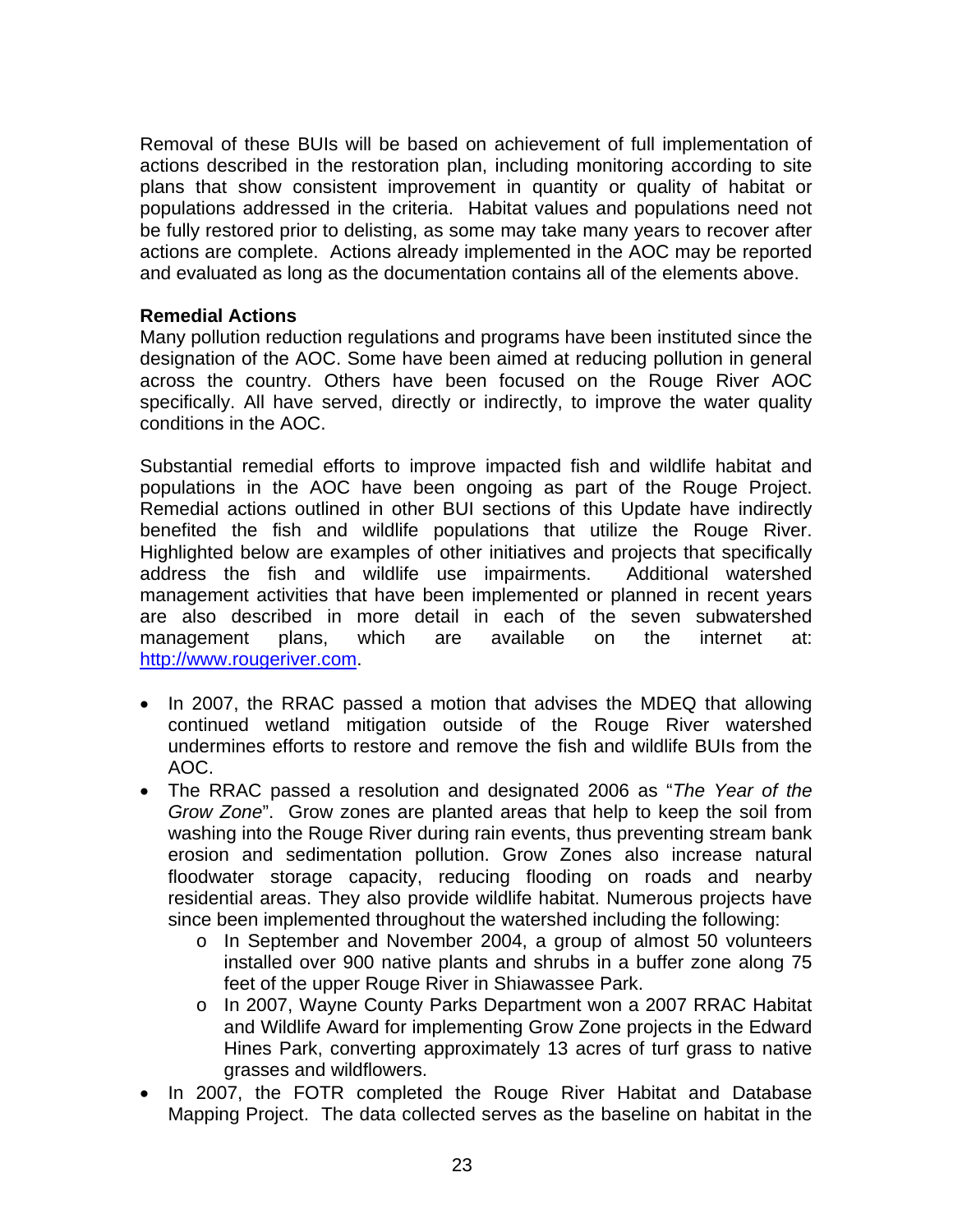watershed from which restoration targets can be set and progress can be tracked.

- In 1999, the Rouge River Gateway Partnership (Partnership) was established to promote ecosystem restoration, heritage preservation, increased recreation and economic development along the last eight miles of Rouge River. In 2001, the Rouge Gateway Master Plan was developed and includes, among other project concepts, restoring the oxbow at the Henry Ford, Greenfield Village (Phase I of III complete); Kingfisher Bluff stream bank stabilization and habitat restoration at Henry Ford Community College (project design ongoing); and a fish ladder around the dam at the Ford Fair Lane Estate on the University of Michigan, Dearborn campus (feasibility phase ongoing).
- The Wayne County Storm Water Ordinance, adopted in 2000, was updated in 2007 to help minimize flooding problems, stream bank erosion, and other impacts to natural resources downstream of development projects. The ordinance requires that management measures be implemented during the project to reduce peak river flows and ensure removal of pollution from storm water runoff.
- The city of Dearborn continues to work with volunteers from Ford Motor Company who perform river stewardship activities at Ford Field Park, including stream bank stabilization, woody debris management and native plantings.
- Construction of the Fellows Creek Naturalization and Flow Reduction Regional Storm Water Wetland adjacent to the south side of the Fellows Creek and Green Drain in Flodin Park was completed in late 2004. In addition to constructing a wetland, streambank and in-stream habitat was designed and constructed to improve approximately 1000 feet of stream corridor.
- Pebble Creek Tributary Regional Detention and Enhancement Project was completed in 2006. The wetland constructed will reduce peak flows in the creek and help to improve the overall habitat within the Main Branch of the Rouge River.
- In 2004, the city of Southfield began the Carpenter Lake Restoration Project. Once complete, the project will restore the lake to a sustainable fish and wildlife habitat with improved water quality and storm water management.
- Oakland County Parks and Recreation grounds maintenance staff at Glen Oaks Park have maintained and expanded vegetative buffers and planted shade trees along the stream to enhance riparian habitat and provide thermal protection for the stream.
- The Rouge Green Corridor Identity Demonstration Project has been implemented to assist communities in undertaking a community-based planning and communications "branding" approach that will create and promote a unique identity for the distinct riparian greenway corridors along the Rouge River. Such an approach is necessary to engage citizens, riparian businesses, and riparian homeowners in identifying with, and taking ownership of, their local riparian corridor assets.
- Southeast Michigan Greenways is a vision for a regional greenway network for Livingston, Macomb, Monroe, Oakland, St. Clair, Washtenaw, and Wayne Counties. It responds to the urgent need for action to identify and preserve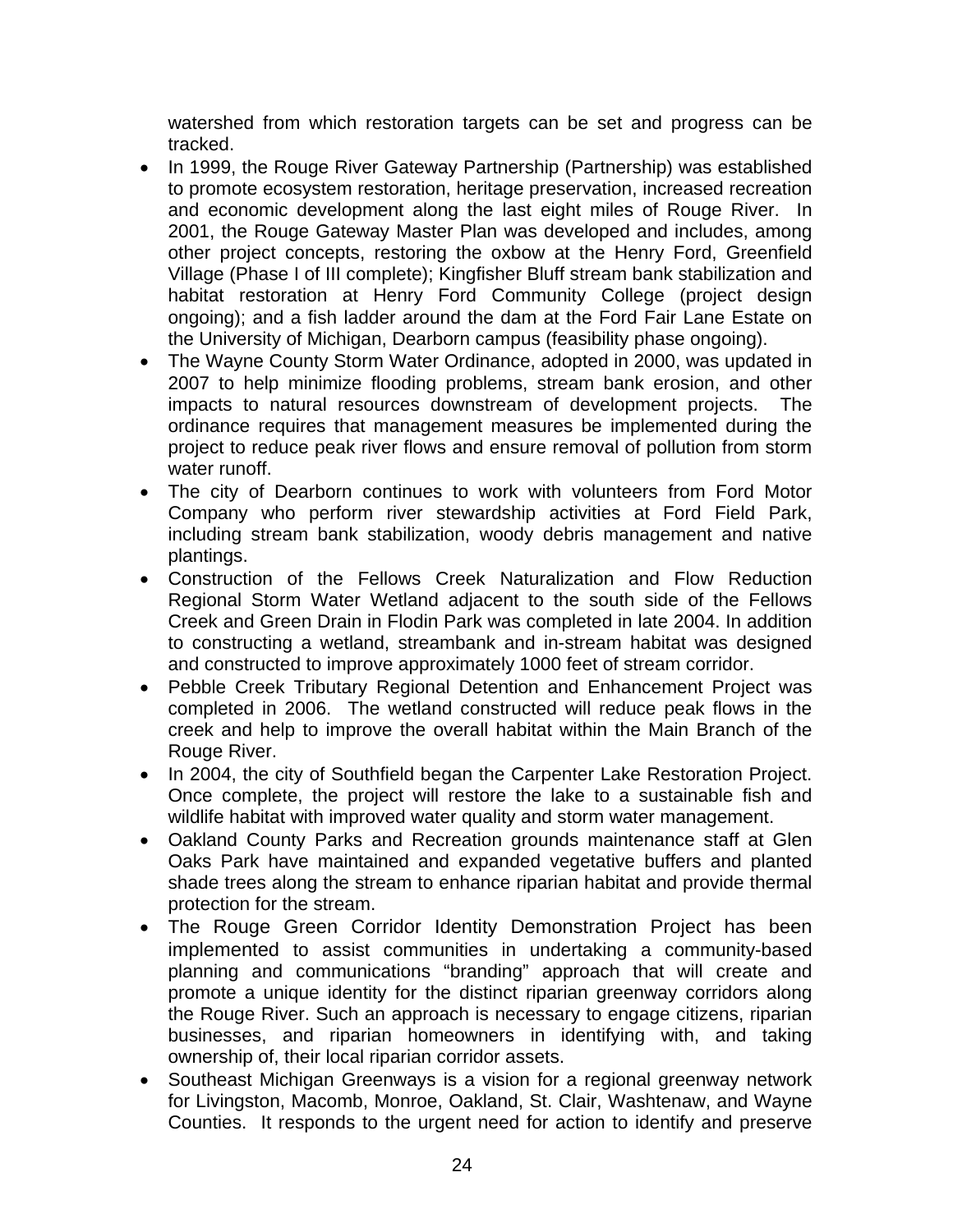regional greenway opportunities before they disappear. Guided by public involvement, the project has developed a bold vision that calls for the creation of a network of greenways that is easily accessible to 4.5 million people.

#### **Assessment Activities and Results**

These two beneficial uses are currently impaired. A RRAC Fish and Wildlife Technical Committee has been formed to develop fish and wildlife restoration criteria and a restoration plan, per the process outlined in the *Guidance*. Once the criteria and all the components of the restoration plan have been implemented and monitored, the same technical committee will be convened to formal review and assess the status of these two use impairments. The technical committee will review all remedial actions completed and other supporting documentation (see below) to provide a decision on whether or not to support a recommendation to formally remove these BUIs.

#### **Annotated References and Studies**

Beam, J. and J. Braunscheidel. 1998. Rouge River Assessment. Michigan Department of Natural Resources, Fisheries Division, Special Report 22. Ann Arbor, Michigan.

The Rouge River assessment and appendix were prepared to provide a comprehensive reference for citizens and agency personnel who desire information about a particular fisheries resource, fisheries management tool, water quality data, and biological community structure. The assessment identifies opportunities for restoration and provides problem solving recommendations related to aquatic resources in the Rouge River watershed. The Rouge River Assessment is available online at: [https://www.michigan.gov/dnr/0,4570,7-350-79136\\_79236\\_85892\\_85893---,00.html](https://www.michigan.gov/dnr/0,4570,7-350-79136_79236_85892_85893---,00.html)

- Catalfio, C, C. Hughes, and S. Rood. 2005. 2005 Rouge River Ecosystem Monitoring and Assessment Report. Rouge River National Wet Weather Demonstration Project. RPO-WMGT-TR65. Wayne County, Michigan.
- Catalfio, C, C. Hughes, and S. Rood. 2004. 2004 Rouge River Ecosystem Monitoring and Assessment Report. Rouge River National Wet Weather Demonstration Project. RPO-WMGT-TR63. Wayne County, Michigan.

Data presented in these reports summarize the physical, chemical, and biological monitoring that has been performed in the Rouge River watershed. Sampling and monitoring data includes bacteria, fish community, stream habitat, benthic macroinvertebrates, frog and toad populations, and other indicators of ecosystem health collected by the ARC, the Rouge Project, FOTR, and state agencies.

Leonardi, J. 1996. An Assessment of the Rouge River Fish Community, 1995. Michigan Department of Natural Resources, Fisheries Division.

The assessment documented and updated the biological status of the fish populations and its aquatic habitat in the Rouge River watershed.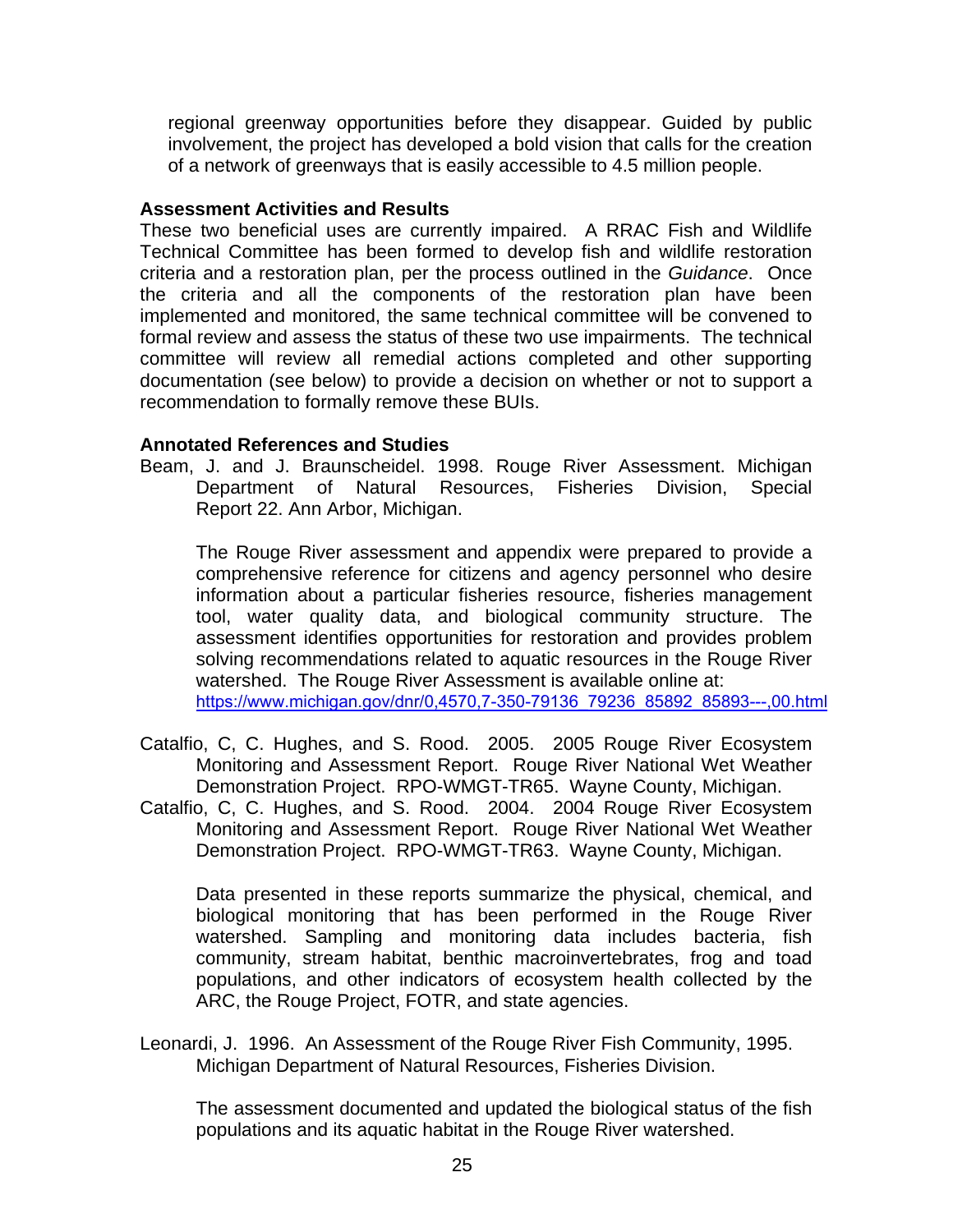<http://www.rougeriver.com/techtop/sample/pdfs/FishAssessment.pdf>

Michigan Department of Environmental Quality. 2007. Total Maximum Daily Load for the River Rouge Watershed, Including Bishop and Tonquish Creeks Washtenaw, Wayne, and Oakland Counties.

The TMDL process establishes the allowable loadings of pollutants for a water body based on the relationship between pollution sources and instream water quality conditions. TMDLs provide a basis for determining the pollutant reductions necessary from both point and nonpoint sources to restore and maintain the quality of their water resources. The purpose of this TMDL is to identify the appropriate actions to achieve the biological (fish and macroinvertebrate) community targets that will result in WQS attainment, specifically through reduction in sediment loadings from sources in the Rouge River watershed, including Bishop and Tonquish Creeks, thereby addressing in-stream habitat loss and hydrologic changes.

[http://www.michigan.gov/deq/0,1607,7-135-3313\\_3686\\_3728-12464--,00.html](http://www.michigan.gov/deq/0,1607,7-135-3313_3686_3728-12464--,00.html)

- Rouge Program Office. 2007. 2006 Progress Report. Rouge River National Wet Weather Demonstration Project.
- Rouge Program Office. 2006. 2005 Progress Report. Rouge River National Wet Weather Demonstration Project.

The reports provide an overview of Rouge Project activities that have taken place each year. Projects include numerous watershed restoration projects and watershed-wide activities completed by the ARC communities and other stakeholders. Brief descriptions of all activities implemented are included in these reports.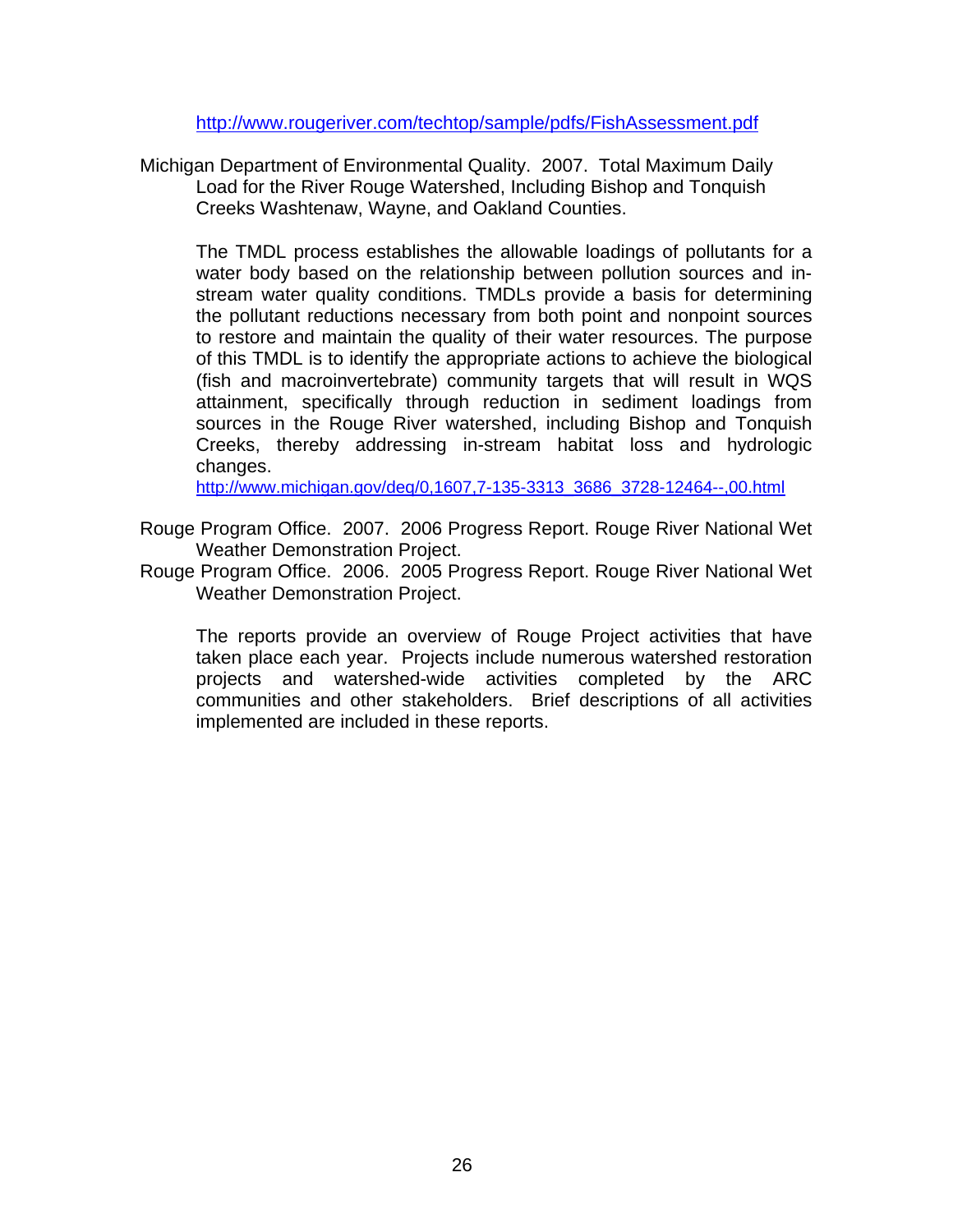#### *References*

- Catalfio, C, C. Hughes, and S. Rood. 2005. 2005 Rouge River Ecosystem Monitoring and Assessment Report. Rouge River National Wet Weather Demonstration Project. RPO-WMGT-TR65. Wayne County, Michigan.
- Day, R. 2003. Michigan Fish Contaminant Monitoring Program 2002 Annual Report. Michigan Department of Environmental Quality, Water Division. Report #MI/DEQ/WD-03/084.
- Edly, K. and J. Wuycheck. 2006. Water Quality and Pollution Control in Michigan: 2006 Sections 303(d) and 305(b) Integrated Report. Report MI/DEQ/WB- 6/019. [http://www.michigan.gov/deq/0,1607,7-135-3313\\_3686\\_3728-12711--,00.html](http://www.michigan.gov/deq/0,1607,7-135-3313_3686_3728-12711--,00.html)
- Horner, Pamela. U.S. Army Corps of Engineers. October 30, 2007. Personal Communication.
- IJC. 1988. Revised Great Lakes Water Quality Agreement of 1978, as amended by Protocol signed November 18, 1987. Consolidated by the International Joint Commission, United States and Canada. Available at: <http://www.ijc.org/rel/agree/quality.html#ann2>
- Leonardi, J. 1996. An Assessment of the Rouge River Fish Community, 1995. Michigan Department of Natural Resources, Fisheries Division.
- MDCH. 2007. Michigan Family Fish Consumption Guide: Important Facts to Know if You Eat Michigan Fish. [www.michigan.gov/mdhhs/0,5885,7-339-71548\\_54783\\_54784\\_54785---,0](http://www.michigan.gov/mdhhs/0,5885,7-339-71548_54783_54784_54785---,00.html)0.html
- MDEQ. 2002. Qualitative Biological and Habitat Survey Protocols for Wadable Streams and Rivers, Great Lakes and Environmental Assessment Section, Procedure #51 (Revised May 2002).
- MDEQ. 2006. Guidance for Delisting Michigan's Great Lakes Areas of Concern. Report MI/DEQ/WB-06-001. https://www.michigan.gov/egle/0,9429,7-135-3313\_3677\_95060---,00.html
- MDEQ. 2007a. Total Maximum Daily Load for *E. coli* for the Rouge River Wayne and Oakland Counties, Michigan.
- MDEQ. 2007b. Combined Sewer Overflows (CSO) and Sanitary Sewer Overflows (SSO) 2006 Annual Report (January 1, 2006 to December 31, 2006).
- MDNR. 1995. 1994 Rouge River Remedial Action Plan Update.